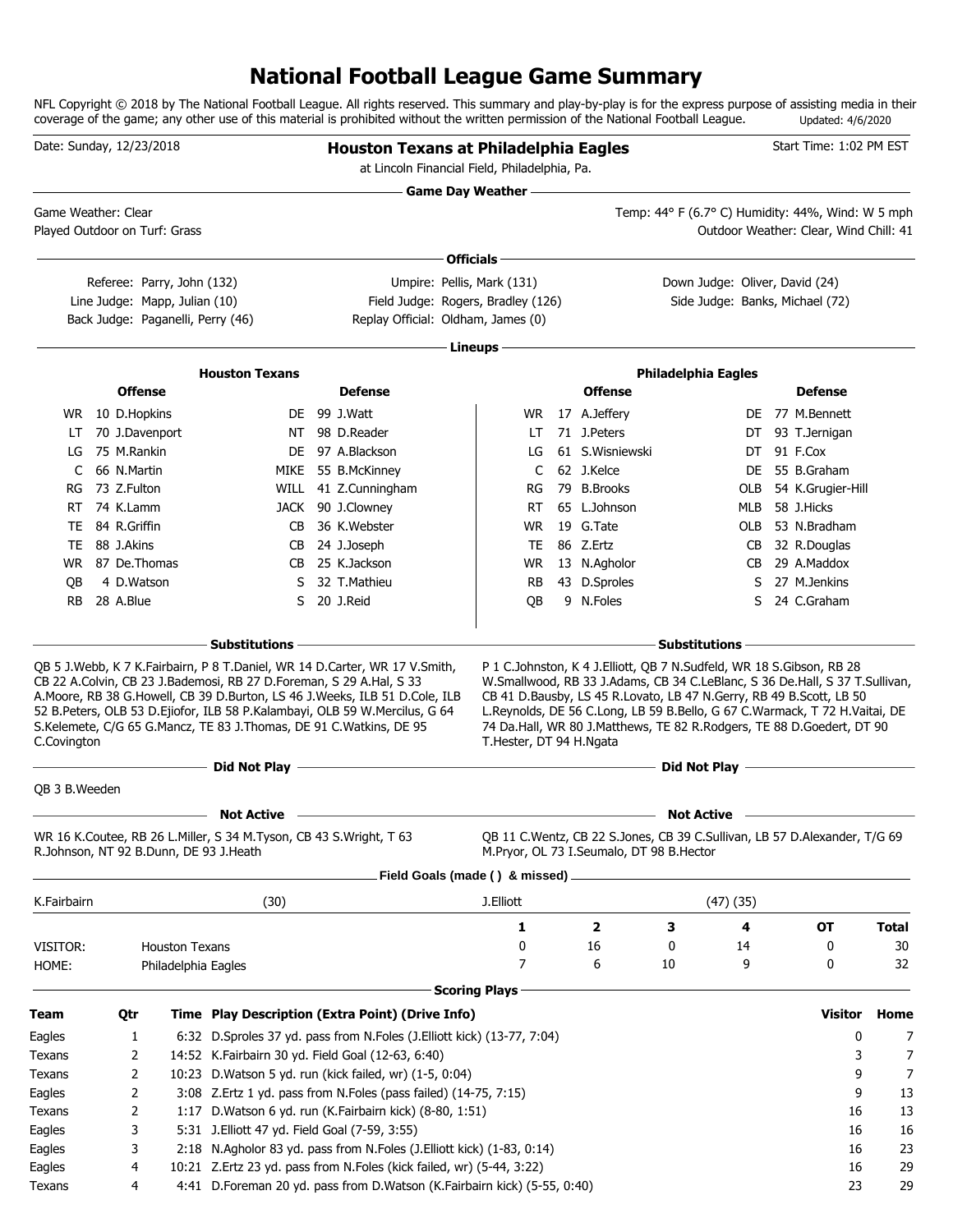# **National Football League Game Summary**

NFL Copyright © 2018 by The National Football League. All rights reserved. This summary and play-by-play is for the express purpose of assisting media in their coverage of the game; any other use of this material is prohibited without the written permission of the National Football League. Updated: 4/6/2020

| Texans                  |  | 2:04 V.Smith 35 yd. pass from D.Watson (K.Fairbairn kick) (8-80, 2:02) | 30         |  |
|-------------------------|--|------------------------------------------------------------------------|------------|--|
| Eagles                  |  | 0:00 J. Elliott 35 yd. Field Goal (11-72, 2:04)                        | 30         |  |
| Paid Attendance: 69,696 |  |                                                                        | Time: 3:17 |  |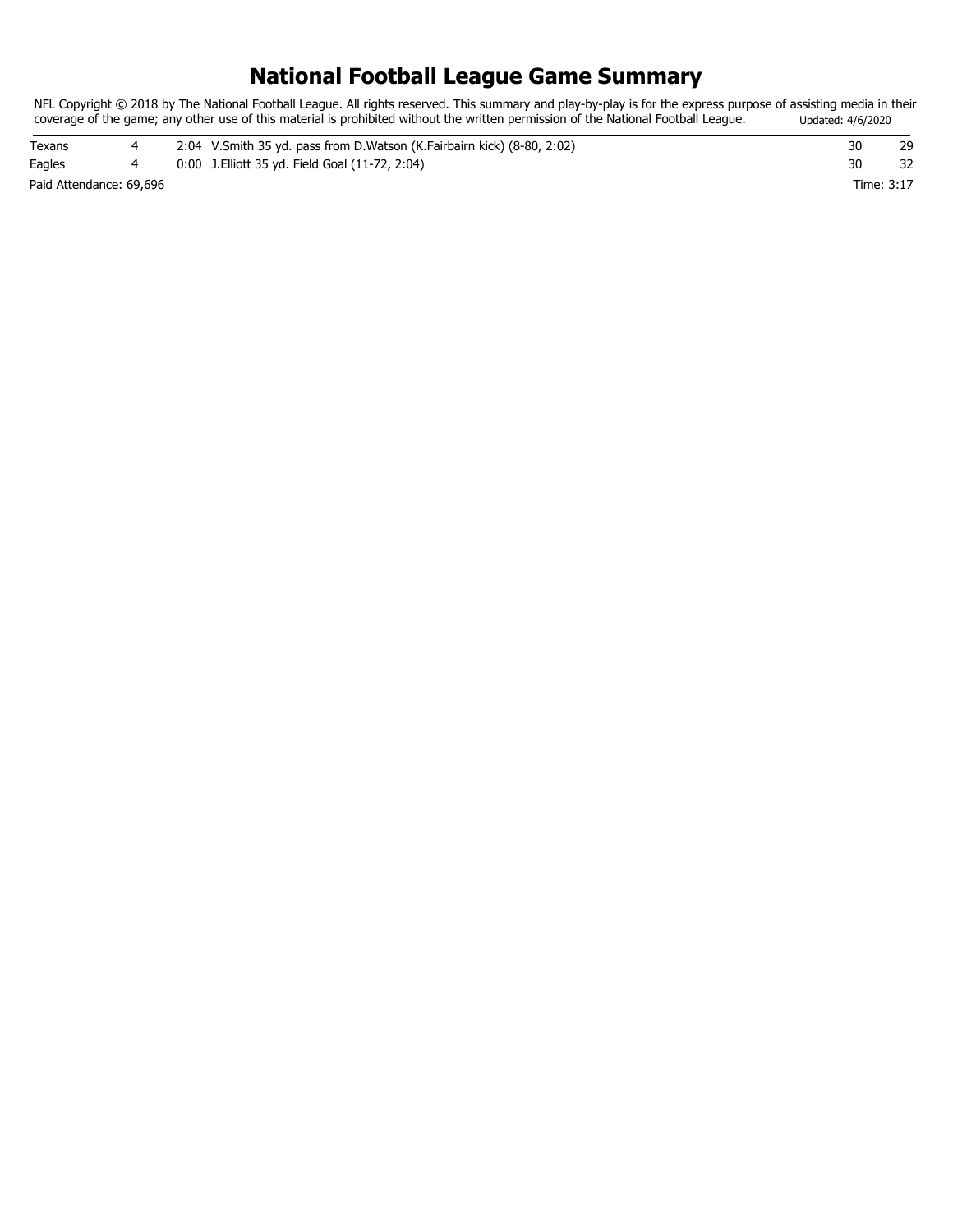# **Final Individual Statistics**

|                            |     | <b>Houston Texans</b> |                |                |             |             |                    |                     |           |                        |                | <b>Philadelphia Eagles</b> |                |              |            |                  |           |
|----------------------------|-----|-----------------------|----------------|----------------|-------------|-------------|--------------------|---------------------|-----------|------------------------|----------------|----------------------------|----------------|--------------|------------|------------------|-----------|
| <b>RUSHING</b>             |     |                       | ATT            | YDS            | <b>AVG</b>  | LG          | <b>TD</b>          | <b>RUSHING</b>      |           |                        |                |                            | ATT            | <b>YDS</b>   | <b>AVG</b> | LG               | TD        |
| D.Watson                   |     |                       | 8              | 49             | 6.1         | 12          | 2                  | D.Sproles           |           |                        |                |                            | 9              | 32           | 3.6        | 16               | 0         |
| A.Blue                     |     |                       | 4              | 14             | 3.5         | 5           | 0                  | J.Adams             |           |                        |                |                            | 11             | 21           | 1.9        | 6                | 0         |
| D.Foreman                  |     |                       | 7              | $-1$           | $-0.1$      | 2           | 0                  | W.Smallwood         |           |                        |                |                            | 1              | 3            | 3.0        | 3                | 0         |
|                            |     |                       |                |                |             |             |                    | N.Foles             |           |                        |                |                            | 1              | 1            | 1.0        | 1                | 0         |
| Total                      |     |                       | 19             | 62             | 3.3         | 12          | 2                  | Total               |           |                        |                |                            | 22             | 57           | 2.6        | 16               | 0         |
| <b>PASSING</b>             | ATT | <b>CMP</b>            | <b>YDS</b>     | SK/YD TD       |             | LG IN       | RT                 | <b>PASSING</b>      |           |                        | <b>ATT</b>     | <b>CMP</b>                 | YDS            | <b>SK/YD</b> | TD         | LG IN            | <b>RT</b> |
| D.Watson                   | 40  | 29                    | 339            | 4/30           | 2           | 35          | $0$ 114.5          | N.Foles             |           |                        | 49             | 35                         | 471            | 1/9          | 4          | 83<br>1          | 120.4     |
|                            |     |                       |                |                |             |             |                    | N.Sudfeld           |           |                        | 1              | 0                          | 0              | 0/0          | 0          | $\mathbf 0$<br>0 | 39.6      |
| Total                      | 40  | 29                    | 339            | 4/30           | 2           | 35          | $0$ 114.5          | Total               |           |                        | 50             | 35                         | 471            | 1/9          | 4          | 83<br>1          | 118.0     |
| <b>PASS RECEIVING</b>      |     | <b>TAR</b>            | <b>REC</b>     | <b>YDS</b>     | <b>AVG</b>  | LG          | TD                 |                     |           | <b>PASS RECEIVING</b>  |                | <b>TAR</b>                 | <b>REC</b>     | <b>YDS</b>   | <b>AVG</b> | LG               | <b>TD</b> |
| D.Hopkins                  |     | 12                    | 9              | 104            | 11.6        | 18          | 0                  | Z.Ertz              |           |                        |                | 16                         | 12             | 110          | 9.2        | 23               | 2         |
| D.Carter                   |     | 7                     | 6              | 61             | 10.2        | 24          | 0                  | N.Agholor           |           |                        |                | 7                          | 5              | 116          | 23.2       | 83               | 1         |
| A.Blue                     |     | 5                     | 4              | 26             | 6.5         | 9           | 0                  | W.Smallwood         |           |                        |                | 4                          | 4              | 24           | 6.0        | 10               | 0         |
| De.Thomas                  |     | 5                     | 3              | 37             | 12.3        | 15          | 0                  | A.Jeffery           |           |                        |                | 5                          | 3              | 82           | 27.3       | 52               | 0         |
| J.Akins                    |     | 3                     | $\overline{2}$ | 33             | 16.5        | 22          | 0                  | D.Sproles           |           |                        |                | 6                          | 3              | 76           | 25.3       | 37               | 1         |
| D.Foreman                  |     | $\overline{2}$        | $\overline{2}$ | 28             | 14.0        | 20          | 1                  | D.Goedert           |           |                        |                | 3                          | 3              | 30           | 10.0       | 24               | 0         |
| R.Griffin                  |     | 4                     | $\overline{2}$ | 15             | 7.5         | 10          | 0                  | G.Tate              |           |                        |                | 3                          | $\overline{2}$ | 13           | 6.5        | 9                | 0         |
| V.Smith                    |     | 1                     | 1              | 35             | 35.0        | 35          | 1                  | J.Matthews          |           |                        |                | 3                          | $\overline{2}$ | 13           | 6.5        | 11               | 0         |
| J.Thomas                   |     | 1                     | 0              | $\mathbf 0$    | 0.0         | 0           | 0                  | R.Rodgers           |           |                        |                | 1                          | 1              | 7            | 7.0        | 7                | 0         |
|                            |     |                       |                |                |             |             |                    | J.Adams             |           |                        |                | 1                          | 0              | $\mathbf 0$  | 0.0        | 0                | 0         |
| Total                      |     | 40                    | 29             | 339            | 11.7        | 35          | 2                  | Total               |           |                        |                | 49                         | 35             | 471          | 13.5       | 83               | 4         |
| <b>INTERCEPTIONS</b>       |     |                       | <b>NO</b>      | <b>YDS</b>     | <b>AVG</b>  | LG          | TD                 |                     |           | <b>INTERCEPTIONS</b>   |                |                            | <b>NO</b>      | <b>YDS</b>   | <b>AVG</b> | LG               | <b>TD</b> |
| <b>B.McKinney</b>          |     |                       | 1              | 0              | 0.0         | 0           | $\bf{0}$           |                     |           |                        |                |                            |                |              |            |                  |           |
| Total                      |     |                       | 1              | 0              | 0.0         | 0           | 0                  | Total               |           |                        |                |                            | 0              | 0            | 0          | 0                | 0         |
| <b>PUNTING</b>             | NO  | <b>YDS</b>            | <b>AVG</b>     | <b>NET</b>     | TВ          | <b>IN20</b> | LG                 | <b>PUNTING</b>      |           |                        | NO             | <b>YDS</b>                 | <b>AVG</b>     | <b>NET</b>   | ΤВ         | <b>IN20</b>      | LG        |
| T.Daniel                   | 4   | 161                   | 40.3           | 37.5           | 0           | 2           | 51                 | C.Johnston          |           |                        | 2              | 96                         | 48.0           | 34.0         | 1          | 0                | 48        |
| Total                      | 4   | 161                   | 40.3           | 37.5           | 0           | 2           | 51                 | Total               |           |                        | $\overline{2}$ | 96                         | 48.0           | 34.0         | 1          | 0                | 48        |
| <b>PUNT RETURNS</b>        |     | NO                    | <b>YDS</b>     | <b>AVG</b>     | FC          | LG          | TD                 | <b>PUNT RETURNS</b> |           |                        |                | NO                         | <b>YDS</b>     | <b>AVG</b>   | FC         | LG               | <b>TD</b> |
| D.Carter                   |     | 1                     | 8              | 8.0            | 0           | 8           | 0                  | D.Sproles           |           |                        |                | 1                          | 11             | 11.0         | 1          | 11               | 0         |
| [TOUCHBACK]                |     | 1                     | 0              | 0.0            | 0           | 0           | 0                  | [DOWNED]            |           | [OUT OF BOUNDS]        |                | 1<br>1                     | 0<br>0         | 0.0<br>0.0   | 0<br>0     | 0<br>0           | 0<br>0    |
| Total                      |     | $\mathbf{1}$          | 8              | 8.0            | 0           | 8           | 0                  | Total               |           |                        |                | $\mathbf{1}$               | 11             | 11.0         | 1          | 11               | 0         |
| <b>KICKOFF RETURNS</b>     |     | <b>NO</b>             | <b>YDS</b>     | <b>AVG</b>     | FC          | LG          | <b>TD</b>          |                     |           | <b>KICKOFF RETURNS</b> |                | <b>NO</b>                  | <b>YDS</b>     | <b>AVG</b>   | FC         | LG               | <b>TD</b> |
| D.Carter                   |     | 5                     | 122            | 24.4           | 0           | 30          | 0                  | <b>B.Scott</b>      |           |                        |                | 4                          | 96             | 24.0         | 0          | 35               | 0         |
| [TOUCHBACK]                |     | $\mathbf{1}$          | 0              | 0.0            | 0           | 0           | 0                  | [TOUCHBACK]         |           |                        |                | 2                          | 0              | 0.0          | 0          | 0                | 0         |
| Total                      |     | 5                     | 122            | 24.4           | 0           | 30          | 0                  | Total               |           |                        |                | $\overline{4}$             | 96             | 24.0         | 0          | 35               | 0         |
| <b>Houston Texans</b>      |     |                       |                |                |             |             |                    |                     |           |                        |                |                            |                |              |            |                  |           |
| <b>FUMBLES</b>             |     |                       |                | <b>FUM</b>     | <b>LOST</b> |             | <b>OWN-REC YDS</b> |                     | <b>TD</b> | <b>FORCED</b>          |                | <b>OPP-REC</b>             | <b>YDS</b>     | <b>TD</b>    |            | <b>OUT-BDS</b>   |           |
| D.Foreman                  |     |                       |                | $\mathbf{1}$   | 0           |             | 0                  | 0                   | 0         | 0                      |                | 0                          | 0              | 0            |            | 0                |           |
| D.Watson                   |     |                       |                | 1              | 1           |             | 0                  | $\mathbf 0$         | 0         | 0                      |                | 0                          | 0              | 0            |            | 0                |           |
| N.Martin                   |     |                       |                | 0              | 0           |             | 1                  | 0                   | 0         | 0                      |                | 0                          | 0              | 0            |            | 0                |           |
| J.Clowney                  |     |                       |                | 0              | 0           |             | 0                  | 0                   | 0         | 1                      |                | 1                          | 0              | 0            |            | 0                |           |
| D.Burton                   |     |                       |                | 0              | 0           |             | 0                  | 0                   | 0         | 1                      |                | 0                          | 0              | 0            |            | 0                |           |
| Z.Cunningham               |     |                       |                | 0              | 0           |             | 0                  | 0                   | 0         | 1                      |                | 0                          | 0              | 0            |            | 0                |           |
| J.Reid                     |     |                       |                | 0              | 0           |             | 0                  | $\mathbf 0$         | 0         | 0                      |                | 1                          | 0              | 0            |            | 0                |           |
| Total                      |     |                       |                | $\overline{2}$ | 1           |             | $\mathbf{1}$       | $\bf{0}$            | 0         | 3                      |                | 2                          | 0              | 0            |            | 0                |           |
| <b>Philadelphia Eagles</b> |     |                       |                |                |             |             |                    |                     |           |                        |                |                            |                |              |            |                  |           |
| <b>FUMBLES</b>             |     |                       |                |                | FUM LOST    |             | <b>OWN-REC YDS</b> |                     | TD        | <b>FORCED</b>          |                | <b>OPP-REC</b>             | <b>YDS</b>     | <b>TD</b>    |            | <b>OUT-BDS</b>   |           |
| J.Adams                    |     |                       |                | 1              | 1<br>0      |             | 0                  | 0                   | 0         | 0<br>0                 |                | 0                          | 0<br>0         | 0<br>0       |            | 0                |           |
| Z.Ertz                     |     |                       |                | $\mathbf{1}$   |             |             | 0                  | 0                   | 0         |                        |                | 0                          |                |              |            | 0                |           |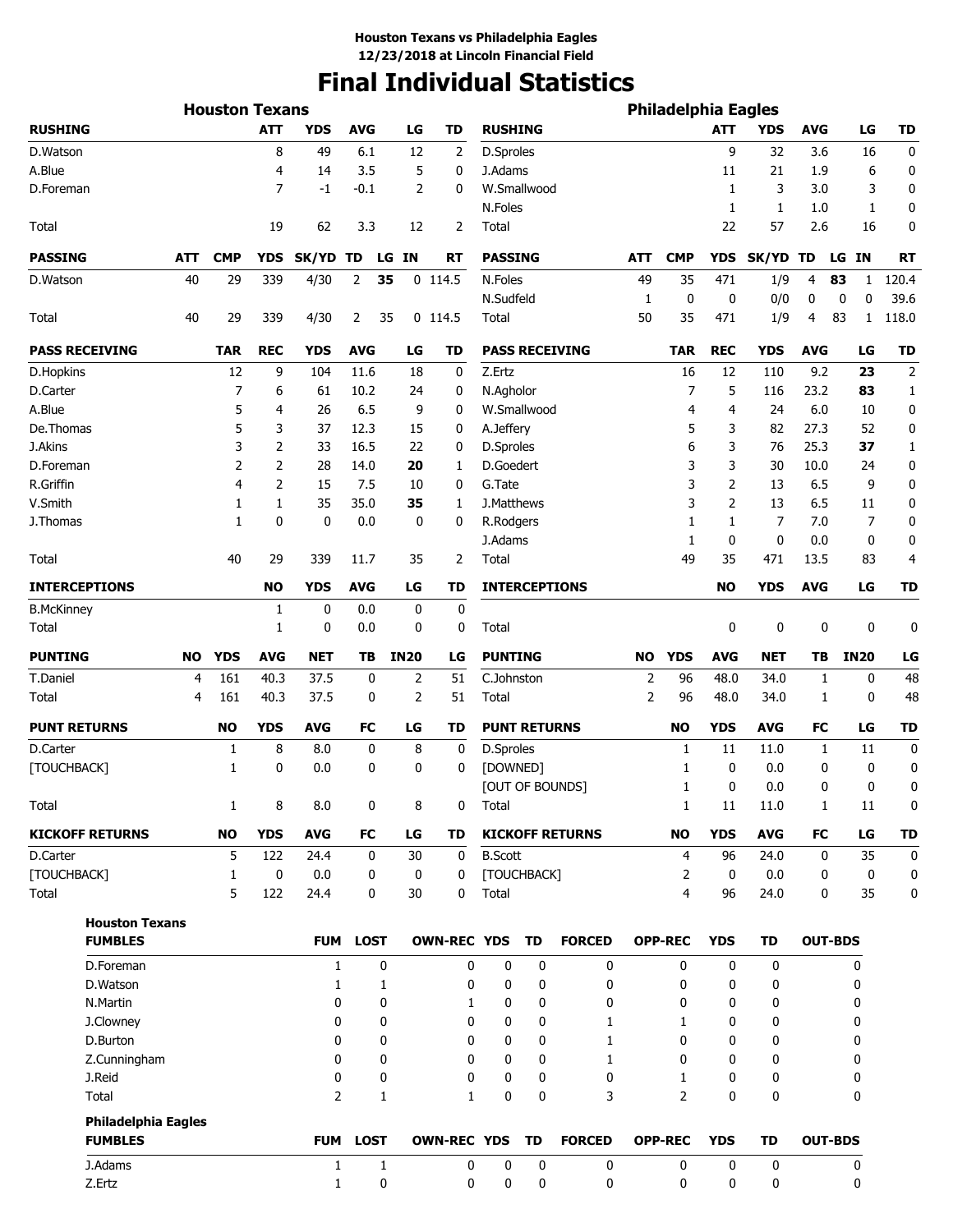# **Final Individual Statistics**

| N.Foles   |   |   | 0 | 0 | $\mathbf{0}$ | 0            | 0            | 0 | 0 | - 0 |
|-----------|---|---|---|---|--------------|--------------|--------------|---|---|-----|
| D.Goedert |   | 0 |   | 0 | $\mathbf 0$  | 0            |              | 0 | 0 | 0   |
| C.Long    |   | 0 | 0 | 0 | $\mathbf 0$  | $\mathbf{I}$ | 0            | 0 | 0 | 0   |
| F.Cox     |   | 0 | 0 | 0 | 0            | 0            | $\mathbf{I}$ | 3 | 0 | 0   |
| Total     | 3 |   |   | 0 | $\mathbf 0$  |              | 1.           | 3 | 0 | 0   |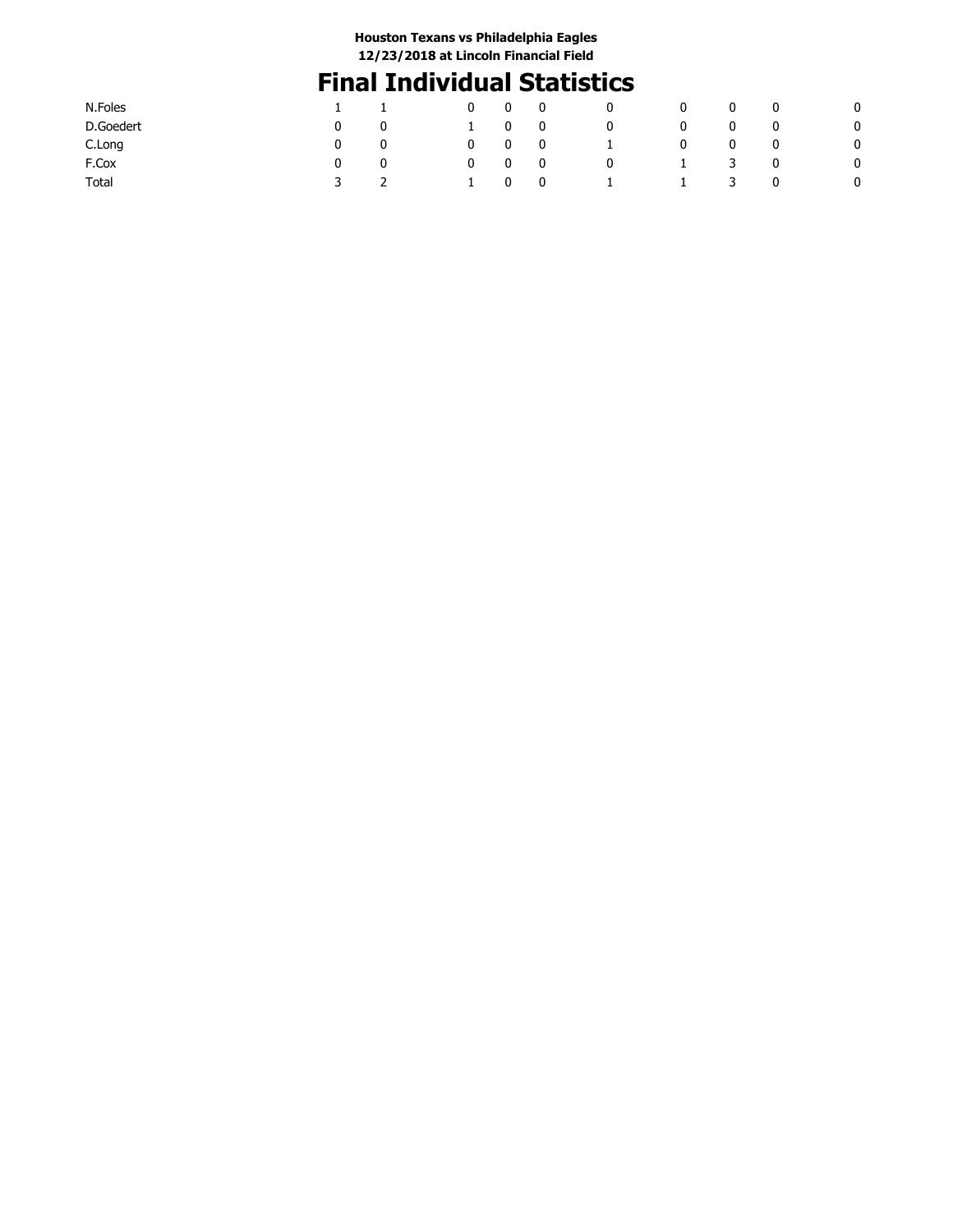# **Final Team Statistics**

|                                                      | <b>Visitor</b> | Home          |
|------------------------------------------------------|----------------|---------------|
|                                                      | <b>Texans</b>  | <b>Eagles</b> |
| <b>TOTAL FIRST DOWNS</b>                             | 25             | 25            |
| By Rushing                                           | 4              | 4             |
| By Passing                                           | 17             | 18            |
| By Penalty                                           | 4              | 3             |
| THIRD DOWN EFFICIENCY                                | 3-10-30%       | 9-16-56%      |
| <b>FOURTH DOWN EFFICIENCY</b>                        | $0 - 1 - 0%$   | 4-4-100%      |
| <b>TOTAL NET YARDS</b>                               | 371            | 519           |
| Total Offensive Plays (inc. times thrown passing)    | 63             | 73            |
| Average gain per offensive play                      | 5.9            | 7.1           |
| <b>NET YARDS RUSHING</b>                             | 62             | 57            |
| <b>Total Rushing Plays</b>                           | 19             | 22            |
| Average gain per rushing play                        | 3.3            | 2.6           |
| Tackles for a loss-number and yards                  | $2 - 4$        | $4 - 7$       |
| <b>NET YARDS PASSING</b>                             | 309            | 462           |
| Times thrown - yards lost attempting to pass         | 4-30           | $1 - 9$       |
| Gross yards passing                                  | 339            | 471           |
| <b>PASS ATTEMPTS-COMPLETIONS-HAD INTERCEPTED</b>     | $40 - 29 - 0$  | $50-35-1$     |
| Avg gain per pass play (inc.# thrown passing)        | 7.0            | 9.1           |
| <b>KICKOFFS Number-In End Zone-Touchbacks</b>        | $6 - 4 - 2$    | $6 - 2 - 1$   |
| <b>PUNTS Number and Average</b>                      | $4 - 40.3$     | $2 - 48.0$    |
| <b>Had Blocked</b>                                   | 0              | 0             |
| <b>FGs - PATs Had Blocked</b>                        | $0 - 0$        | $0 - 0$       |
| <b>Net Punting Average</b>                           | 37.5           | 34.0          |
| <b>TOTAL RETURN YARDAGE (Not Including Kickoffs)</b> | 8              | 11            |
| No. and Yards Punt Returns                           | $1 - 8$        | $1 - 11$      |
| No. and Yards Kickoff Returns                        | $5 - 122$      | 4-96          |
| No. and Yards Interception Returns                   | $1 - 0$        | $0 - 0$       |
| <b>PENALTIES Number and Yards</b>                    | $10 - 61$      | 11-105        |
| <b>FUMBLES Number and Lost</b>                       | $2 - 1$        | $3 - 2$       |
| <b>TOUCHDOWNS</b>                                    | 4              | 4             |
| Rushing                                              | 2              | 0             |
| Passing                                              | 2              | 4             |
| <b>EXTRA POINTS Made-Attempts</b>                    | $3 - 4$        | $2 - 4$       |
| Kicking Made-Attempts                                | $3 - 4$        | $2 - 3$       |
| Passing Made-Attempts                                | $0 - 0$        | $0 - 1$       |
| <b>FIELD GOALS Made-Attempts</b>                     | $1 - 1$        | $2 - 2$       |
| <b>RED ZONE EFFICIENCY</b>                           | 2-3-67%        | 1-2-50%       |
| <b>GOAL TO GO EFFICIENCY</b>                         | 2-2-100%       | 1-1-100%      |
| <b>SAFETIES</b>                                      | 0              | 0             |
| <b>FINAL SCORE</b>                                   | 30             | 32            |
| <b>TIME OF POSSESSION</b>                            | 26:15          | 33:45         |
|                                                      |                |               |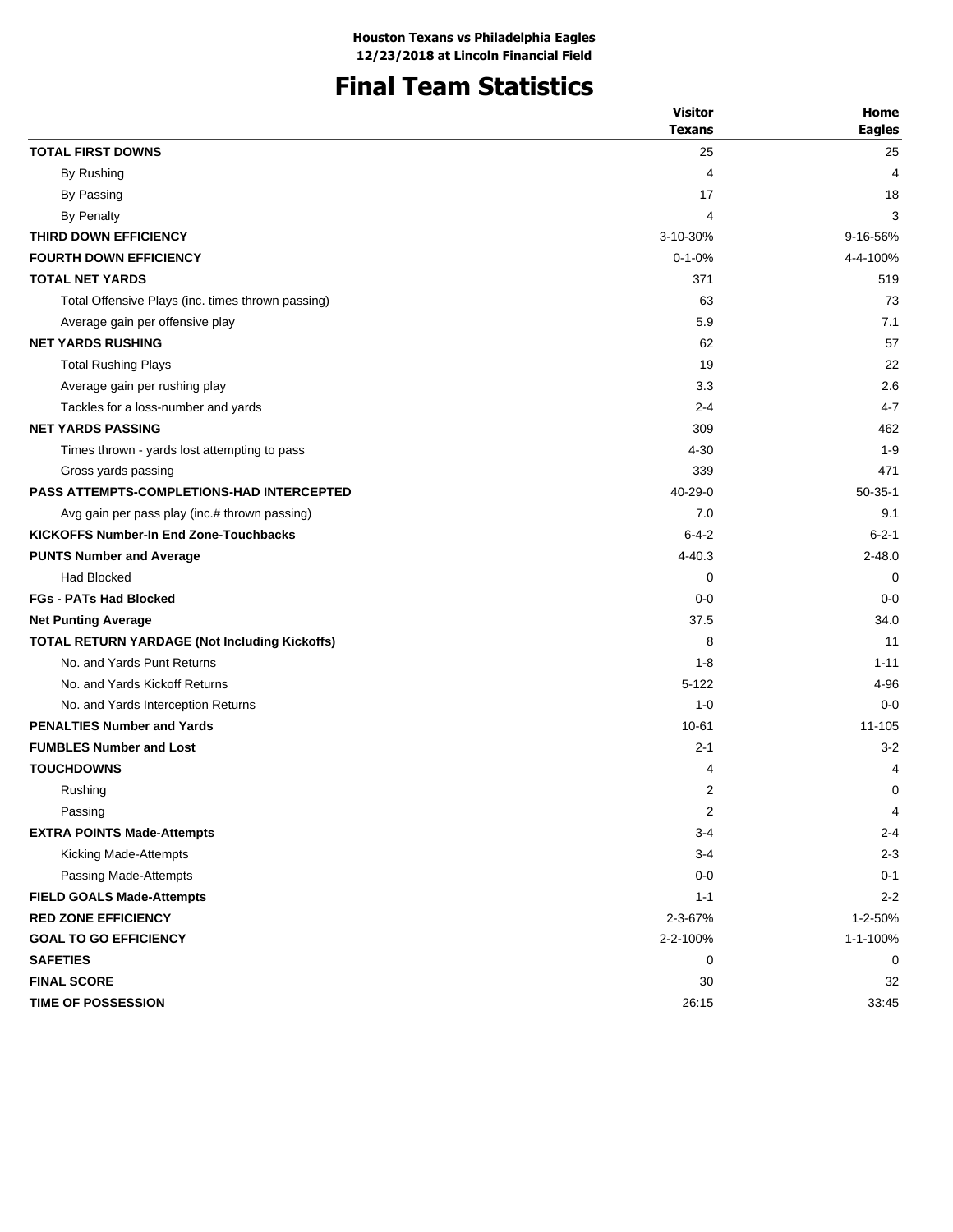# **Ball Possession And Drive Chart**

|                | <b>Houston Texans</b>                |                       |                                              |                              |                  |                |            |                   |                    |                     |            |                  |              |
|----------------|--------------------------------------|-----------------------|----------------------------------------------|------------------------------|------------------|----------------|------------|-------------------|--------------------|---------------------|------------|------------------|--------------|
| #              | Time<br>Recd                         | <b>Time</b><br>Lost   | <b>Time How Ball</b><br><b>Poss Obtained</b> | <b>Drive</b><br><b>Began</b> | #<br><b>Play</b> | Yds<br>Gain    | Yds<br>Pen | <b>Net</b><br>Yds | 1st<br><b>Down</b> | Last<br><b>Scrm</b> | Up         | <b>How Given</b> |              |
| 1              | 15:00                                | 13:36                 | 1:24 Kickoff                                 | <b>HST 33</b>                | 3                | $\overline{7}$ | 0          | $\overline{7}$    | 0                  | <b>HST 40</b>       | Punt       |                  |              |
| 2              | 6:32                                 | 14:52                 | 6:40 Kickoff                                 | <b>HST 25</b>                | 12               | 68             | $-5$       | 63                | 4                  | * PHI 12            | Field Goal |                  |              |
| 3              | 12:55                                | 11:13                 | 1:42 Punt                                    | <b>HST 25</b>                | 3                | 9              | -5         | 4                 | 0                  | <b>HST 29</b>       | Punt       |                  |              |
| 4              | 10:27                                | 10:23                 | 0:04 Fumble                                  | PHI <sub>5</sub>             | 1                | 5              | 0          | 5                 | 1                  | $*$ PHI 5           |            | Touchdown        |              |
| 5              | 3:08                                 | 1:17                  | 1:51 Kickoff                                 | <b>HST 20</b>                | 8                | 50             | 30         | 80                | 6                  | $*$ PHI 6           |            | Touchdown        |              |
| 6              | 11:21                                | 9:26                  | 1:55 Interception                            | <b>PHI 46</b>                | 3                | 5              | 0          | 5                 | 0                  | <b>PHI 41</b>       | Punt       |                  |              |
| 7              | 5:31                                 | 2:32                  | 2:59 Kickoff                                 | <b>HST 29</b>                | 5                | 26             | $-5$       | 21                | $\mathbf{1}$       | 50                  | Punt       |                  |              |
| 8              | 2:18                                 | 13:43                 | 3:35 Kickoff                                 | <b>HST 29</b>                | 7                | 28             | $-10$      | 18                | 3                  | <b>PHI 34</b>       | Fumble     |                  |              |
| 9              | 10:21                                | 6:58                  | 3:23 Kickoff                                 | <b>HST 23</b>                | 9                | 53             | 0          | 53                | 3                  | <b>PHI 29</b>       | Downs      |                  |              |
| 10             | 5:21                                 | 4:41                  | 0:40 Fumble                                  | <b>HST 45</b>                | 5                | 45             | 10         | 55                | 3                  | <b>PHI 20</b>       |            | Touchdown        |              |
| 11             | 4:06                                 | 2:04                  | 2:02 Punt                                    | <b>HST 20</b>                | 8                | 75             | 5          | 80                | 4                  | <b>PHI 35</b>       |            | Touchdown        |              |
|                |                                      |                       |                                              | (398) Average HST 36         |                  |                |            |                   |                    |                     |            |                  |              |
|                | <b>Philadelphia Eagles</b>           |                       |                                              |                              |                  |                |            |                   |                    |                     |            |                  |              |
| #              | Time<br>Recd                         | Time<br>Lost          | <b>Time How Ball</b><br><b>Poss Obtained</b> | <b>Drive</b><br><b>Began</b> | #<br><b>Play</b> | Yds<br>Gain    | Yds<br>Pen | Net<br>Yds        | 1st<br>Down        | Last<br><b>Scrm</b> | Up         | <b>How Given</b> |              |
| 1              | 13:36                                | 6:32                  | 7:04 Punt                                    | <b>PHI 23</b>                | 13               | 77             | 0          | 77                | 4                  | <b>HST 37</b>       |            | Touchdown        |              |
| 2              | 14:52                                | 12:55                 | 1:57 Kickoff                                 | <b>PHI 29</b>                | 3                | 11             | $-5$       | 6                 | 0                  | <b>PHI 35</b>       | Punt       |                  |              |
| 3              | 11:13                                | 10:27                 | 0:46 Punt                                    | <b>PHI 10</b>                | 2                | $-5$           | 0          | $-5$              | 0                  | <b>PHI 14</b>       | Fumble     |                  |              |
| 4              | 10:23                                | 3:08                  | 7:15 Kickoff                                 | <b>PHI 25</b>                | 14               | 84             | -9         | 75                | 6                  | $*$ HST 1           |            | Touchdown        |              |
| 5              | 1:17                                 | 0:00                  | 1:17 Kickoff                                 | <b>PHI 25</b>                | $\overline{7}$   | 47             | $-10$      | 37                | 3                  | <b>HST 44</b>       |            | End of Half      |              |
| 6              | 15:00                                | 11:21                 | 3:39 Kickoff                                 | <b>PHI 21</b>                | 6                | 18             | 5          | 23                | $\overline{2}$     | <b>PHI 44</b>       |            | Interception     |              |
| 7              | 9:26                                 | 5:31                  | 3:55 Punt                                    | <b>PHI 12</b>                | 7                | 69             | $-10$      | 59                | 2                  | <b>HST 29</b>       | Field Goal |                  |              |
| 8              | 2:32                                 | 2:18                  | $0:14$ Punt                                  | <b>PHI 17</b>                | 1                | 83             | 0          | 83                | $\mathbf{1}$       | <b>PHI 17</b>       |            | Touchdown        |              |
| 9              | 13:43                                | 10:21                 | 3:22 Fumble                                  | <b>HST 44</b>                | 5                | 44             | 0          | 44                | $\overline{2}$     | <b>HST 23</b>       |            | Touchdown        |              |
| 10             | 6:58                                 | 5:21                  | 1:37 Downs                                   | <b>PHI 24</b>                | 3                | 29             | 0          | 29                | $\mathbf{1}$       | <b>HST 49</b>       | Fumble     |                  |              |
| 11             | 4:41                                 | 4:06                  | 0:35 Kickoff                                 | <b>PHI 45</b>                | 3                | $\overline{7}$ | 0          | $\overline{7}$    | 0                  | <b>HST 48</b>       | Punt       |                  |              |
| 12             | 2:04                                 | 0:00                  | 2:04 Kickoff                                 | <b>PHI 11</b>                | 11               | 57             | 15         | 72                | 4                  | * HST 17            | Field Goal |                  |              |
|                |                                      |                       |                                              | (298) Average PHI 25         |                  |                |            |                   |                    |                     |            |                  |              |
|                | * inside opponent's 20               |                       |                                              |                              |                  |                |            |                   |                    |                     |            |                  |              |
|                | <b>Time of Possession by Quarter</b> |                       |                                              |                              |                  |                | 1st        |                   | 2nd                | 3rd                 | 4th        | OT               | <b>Total</b> |
| <b>Visitor</b> |                                      | <b>Houston Texans</b> |                                              |                              |                  |                | 7:56       |                   | 3:45               | 7:12                | 7:22       |                  | 26:15        |
| Home           |                                      | Philadelphia Eagles   |                                              |                              |                  |                | 7:04       |                   | 11:15              | 7:48                | 7:38       |                  | 33:45        |

**Kickoff Drive No.-Start Average**

Texans: 6 - HST 26 Eagles: 6 - PHI 26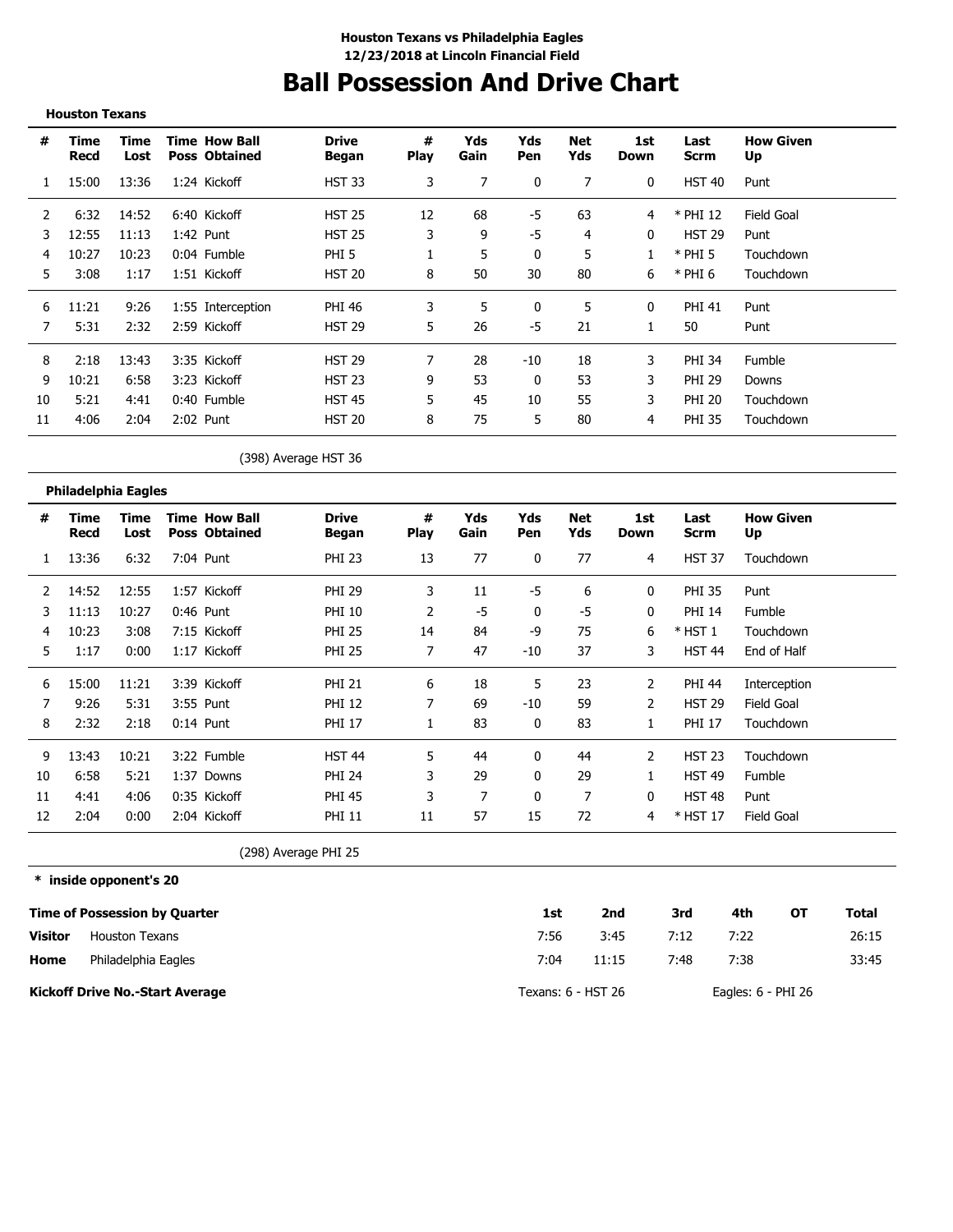# **Final Defensive Statistics**

| <b>Houston Texans</b> |            |              |                 |              | <b>Regular Defensive Plays</b> |            |              |              |           |              |                         |            | <b>Special Teams</b> |    |           |           |            | <b>Misc</b> |    |           |
|-----------------------|------------|--------------|-----------------|--------------|--------------------------------|------------|--------------|--------------|-----------|--------------|-------------------------|------------|----------------------|----|-----------|-----------|------------|-------------|----|-----------|
|                       | <b>TKL</b> |              | <b>AST COMB</b> | <b>SK</b>    | / YDS                          | <b>TFL</b> | $\mathbf{o}$ | ΙN           | <b>PD</b> | FF           | <b>FR</b>               | <b>TKL</b> | <b>AST</b>           | FF | <b>FR</b> | <b>BL</b> | <b>TKL</b> | <b>AST</b>  | FF | <b>FR</b> |
| Z.Cunningham          |            | 5            | 12              | 0            | 0                              | 0          | 0            | 0            | 0         |              | 0                       | 0          | 0                    | 0  | 0         | 0         | 0          | 0           | 0  | 0         |
| J.Clowney             |            | 3            | 9               |              | 9                              |            | 3            | 0            |           |              | 1                       | 0          | 0                    | 0  | 0         | 0         | 0          | 0           | 0  | 0         |
| J.Reid                |            | 0            | 7               | 0            | 0                              | 0          | 0            | 0            | 0         | $\mathbf{0}$ |                         |            | 0                    | 0  | 0         | 0         | 0          | 0           | 0  | 0         |
| T.Mathieu             | 3          | 2            | 5               | 0            | 0                              | 0          |              | 0            | 1         | 0            | 0                       | 0          | 0                    | 0  | 0         | 0         | 0          | 0           | 0  | 0         |
| D.Burton              | 4          | $\mathbf{0}$ | 4               | 0            | 0                              | 0          | 0            | 0            | 0         | 1            | 0                       | 0          | 0                    | 0  | 0         | 0         | 0          | 0           | 0  | 0         |
| A.Colvin              |            |              | 4               | 0            | 0                              | 0          | 0            | 0            | 0         | 0            | 0                       | 0          | 0                    | 0  | 0         | 0         | 0          | 0           | 0  | 0         |
| <b>B.McKinney</b>     |            | 2            | 4               | 0            | 0                              | 0          | 0            |              | 2         | 0            | 0                       | 0          | 0                    | 0  | 0         | 0         | 0          | 0           | 0  | 0         |
| J.Watt                | 3          | 0            | 3               | 0            | 0                              | 1          | 0            | 0            | 0         | 0            | 0                       | 0          | 0                    | 0  | 0         | 0         | 0          | 0           | 0  | 0         |
| A.Hal                 |            | 2            | 3               | $\mathbf{0}$ | 0                              | 0          | 0            | $\mathbf{0}$ | 0         | 0            | 0                       | 0          | 0                    | 0  | 0         | 0         | 0          | 0           | 0  | 0         |
| J.Joseph              |            | 0            | 2               | 0            | 0                              | 0          | 0            | 0            | 1         | $\mathbf{0}$ | 0                       | 0          | 0                    | 0  | 0         | 0         | 0          | 0           | 0  | 0         |
| K.Jackson             | 2          | 0            | 2               | 0            | 0                              | 0          | 0            | 0            | 0         | 0            | 0                       | 0          | 0                    | 0  | 0         | 0         | 0          | 0           | 0  | 0         |
| A.Blackson            | 2          | 0            | 2               | 0            | 0                              | 0          | 0            | 0            | 0         | 0            | 0                       | 0          | 0                    | 0  | 0         | 0         | 0          | 0           | 0  | 0         |
| D.Reader              |            |              | $\overline{2}$  | 0            | 0                              | 0          | 0            | 0            | 0         | 0            | 0                       | 0          | 0                    | 0  | 0         | 0         | 0          | 0           | 0  | 0         |
| C.Covington           |            |              | 2               | 0            | 0                              | 0          | 0            | 0            | 0         | 0            | 0                       | 0          | 0                    | 0  | 0         | 0         | 0          | 0           | 0  | 0         |
| W.Mercilus            |            | 0            |                 | 0            | 0                              | 0          | 0            | 0            | 0         | 0            | 0                       | 0          | 0                    | 0  | 0         | 0         | 0          | 0           | 0  | 0         |
| D.Cole                | 0          | 0            | 0               | 0            | 0                              | 0          | 0            | 0            | 1         | 0            | 0                       | 0          | 0                    | 0  | 0         | 0         | 0          | 0           | 0  | 0         |
| J.Bademosi            | $\Omega$   | $\mathbf{0}$ | 0               | $\mathbf{0}$ | 0                              | 0          | 0            | 0            | 0         | $\mathbf 0$  | 0                       | 2          | 0                    | 0  | 0         | 0         | 0          | 0           | 0  | 0         |
| K.Fairbairn           | 0          | 0            | 0               | 0            | 0                              | 0          | 0            | 0            | 0         | $\mathbf{0}$ | 0                       |            | 0                    | 0  | 0         | 0         | 0          | 0           | 0  | 0         |
| A.Moore               |            | 0            | 0               | 0            | 0                              | 0          |              | 0            | 0         | 0            | 0                       |            | 0                    | 0  | 0         | 0         | 0          | 0           | 0  | 0         |
| N.Martin              | 0          | 0            | 0               | 0            | 0                              | 0          | 0            | 0            | 0         | 0            | 0                       | 0          | 0                    | 0  | 0         | 0         | 0          | 0           | 0  |           |
| <b>Total</b>          | 45         | 17           | 62              | 1            | 9                              | 2          | 4            | 1            | 6         | 3            | $\overline{\mathbf{2}}$ | 5          | 0                    | 0  | 0         | 0         | 0          | 0           | 0  | 1         |

#### **TKL = Tackle AST = Assist COMB = Combined QH=QB Hit IN = Interception PD = Pass Defense FF = Forced Fumble FR = Fumble Recovery**

| <b>Philadelphia Eagles</b> |                |              |                |           | <b>Regular Defensive Plays</b> |        |             |              |           |              |              |              | <b>Special Teams</b> |           |              |              |            | <b>Misc</b> |              |             |
|----------------------------|----------------|--------------|----------------|-----------|--------------------------------|--------|-------------|--------------|-----------|--------------|--------------|--------------|----------------------|-----------|--------------|--------------|------------|-------------|--------------|-------------|
|                            | <b>TKL</b>     | <b>AST</b>   | <b>COMB</b>    | <b>SK</b> | / YDS                          | TFL QH |             | IN           | <b>PD</b> | FF           | <b>FR</b>    | <b>TKL</b>   | <b>AST</b>           | <b>FF</b> | <b>FR</b>    | <b>BL</b>    | <b>TKL</b> | <b>AST</b>  | FF           | <b>FR</b>   |
| R.Douglas                  | 8              |              | 9              | 0         | ŋ                              |        | n           | O            | 0         | 0            | 0            | $\mathbf 0$  | 0                    | 0         | 0            | 0            | 0          | n           | C            | 0           |
| N.Bradham                  | 3              | 3            | 6              | 0         | 0                              | 0      |             | 0            | 0         | 0            | 0            | 0            | 0                    | 0         | 0            | 0            | 0          | 0           | 0            | 0           |
| M.Jenkins                  |                |              | 5              | 0         | 0                              | 0      | 0           | 0            | 0         | 0            | 0            | 0            | 0                    | 0         | 0            | 0            | 0          | 0           | 0            | 0           |
| J.Hicks                    | 3              | 2            | 5              | 0         | 0                              | 0      | 0           | 0            | 1         | 0            | 0            | 0            | 0                    | 0         | 0            | 0            | 0          | 0           | 0            | 0           |
| C.Graham                   | 4              | 0            | $\overline{4}$ | 0         | 0                              | 0      | 0           | 0            | 0         | 0            | 0            | $\mathbf 0$  | 0                    | 0         | 0            | 0            | 0          | 0           | 0            | 0           |
| A.Maddox                   | 3              |              | 4              | 0.5       | 1                              | 0      |             | 0            | 1         | 0            | 0            | 0            | 0                    | 0         | 0            | 0            | 0          | 0           | 0            | 0           |
| T.Sullivan                 |                | 0            | 3              | 0         | 0                              | 0      | 0           | 0            | 0         | 0            | 0            | 0            | 0                    | 0         | 0            | 0            | 0          | 0           | 0            | 0           |
| C.Long                     | 2              | 0            | 2              | 2         | 20                             | 1      | 3           | 0            | 0         | 1            | 0            | 0            | 0                    | 0         | 0            | 0            | 0          | 0           | 0            | 0           |
| T.Hester                   | $\overline{2}$ | $\mathbf{0}$ | $\overline{2}$ | 1         | 8                              |        |             | 0            | 0         | 0            | 0            | $\mathbf{0}$ | 0                    | 0         | $\mathbf{0}$ | $\mathbf{0}$ | 0          | 0           | 0            | 0           |
| C.LeBlanc                  |                | 0            | 2              | 0         | 0                              | 0      | 0           | 0            | 0         | 0            | 0            | 0            |                      | 0         | 0            | 0            | 0          | 0           |              | 0           |
| T.Jernigan                 |                | 0            | 2              | 0         | 0                              |        | 0           | 0            | 0         | 0            | 0            | 0            | 0                    | 0         | 0            | 0            | N          | 0           | 0            |             |
| Da.Hall                    |                | 1            | 2              | 0.5       | 1                              | 0      | 1           | 0            | 0         | 0            | 0            | 1            | 0                    | 0         | 0            | 0            | 0          | 0           | 0            | 0           |
| <b>B.Graham</b>            |                | 0            | $\mathbf{1}$   | 0         | 0                              | 0      | $\mathbf 0$ | 0            | 0         | 0            | 0            | $\mathbf 0$  | 0                    | 0         | 0            | 0            | 0          | 0           | 0            | 0           |
| F.Cox                      | n              |              |                | 0         | 0                              | 0      | 2           | 0            | 0         | 0            |              | 0            | 0                    | 0         | 0            | 0            | 0          | 0           | n            | 0           |
| M.Bennett                  | O              |              |                | 0         | 0                              | 0      | 0           | 0            | 0         | 0            | 0            | 0            | 0                    | 0         | 0            | 0            | 0          | 0           | 0            | 0           |
| N.Gerry                    | 0              | 0            | 0              | 0         | 0                              | 0      | 0           | 0            | 0         | 0            | 0            | 2            | 0                    | 0         | 0            | 0            | 0          | 0           | 0            | 0           |
| L.Reynolds                 | 0              | $\mathbf{0}$ | $\mathbf{0}$   | 0         | $\mathbf{0}$                   | 0      | 0           | $\mathbf{0}$ | 0         | 0            | $\mathbf{0}$ | 2            | 0                    | 0         | $\Omega$     | $\mathbf{0}$ | 0          | 0           | $\mathbf{0}$ | $\mathbf 0$ |
| <b>B.Bello</b>             |                | 0            | 0              | 0         | 0                              | 0      | 0           | 0            | 0         | 0            | 0            | 0            |                      | 0         | 0            | 0            | 0          | O           |              | 0           |
| R.Rodgers                  | n              | 0            | $\Omega$       | 0         | 0                              | 0      | 0           | 0            | 0         | $\mathbf{0}$ | $\Omega$     | $\mathbf{0}$ | 0                    | 0         | $\mathbf{0}$ | 0            |            | 0           | 0            |             |
| N.Agholor                  | 0              | 0            | 0              | 0         | 0                              | 0      | 0           | 0            | 0         | 0            | 0            | 0            | 0                    | 0         | 0            | 0            | 1          | 0           | 0            |             |
| N.Foles                    | 0              | 0            | $\mathbf{0}$   | 0         | 0                              | 0      | $\mathbf 0$ | $\mathbf{0}$ | 0         | $\mathbf{0}$ | $\mathbf{0}$ | $\mathbf 0$  | 0                    | 0         | $\mathbf{0}$ | $\mathbf{0}$ | 1          | 0           | $\mathbf{0}$ | 0           |
| D.Goedert                  | O              | 0            | 0              | 0         | 0                              | U      | 0           | 0            | 0         | 0            | 0            | 0            | 0                    | 0         | 0            | 0            | 0          |             |              |             |
| <b>Total</b>               | 38             | 11           | 49             | 4         | 30                             | 4      | 9           | 0            | 2         |              | 1            | 5            | 2                    | Λ         | 0            | 0            | 3          | U           |              |             |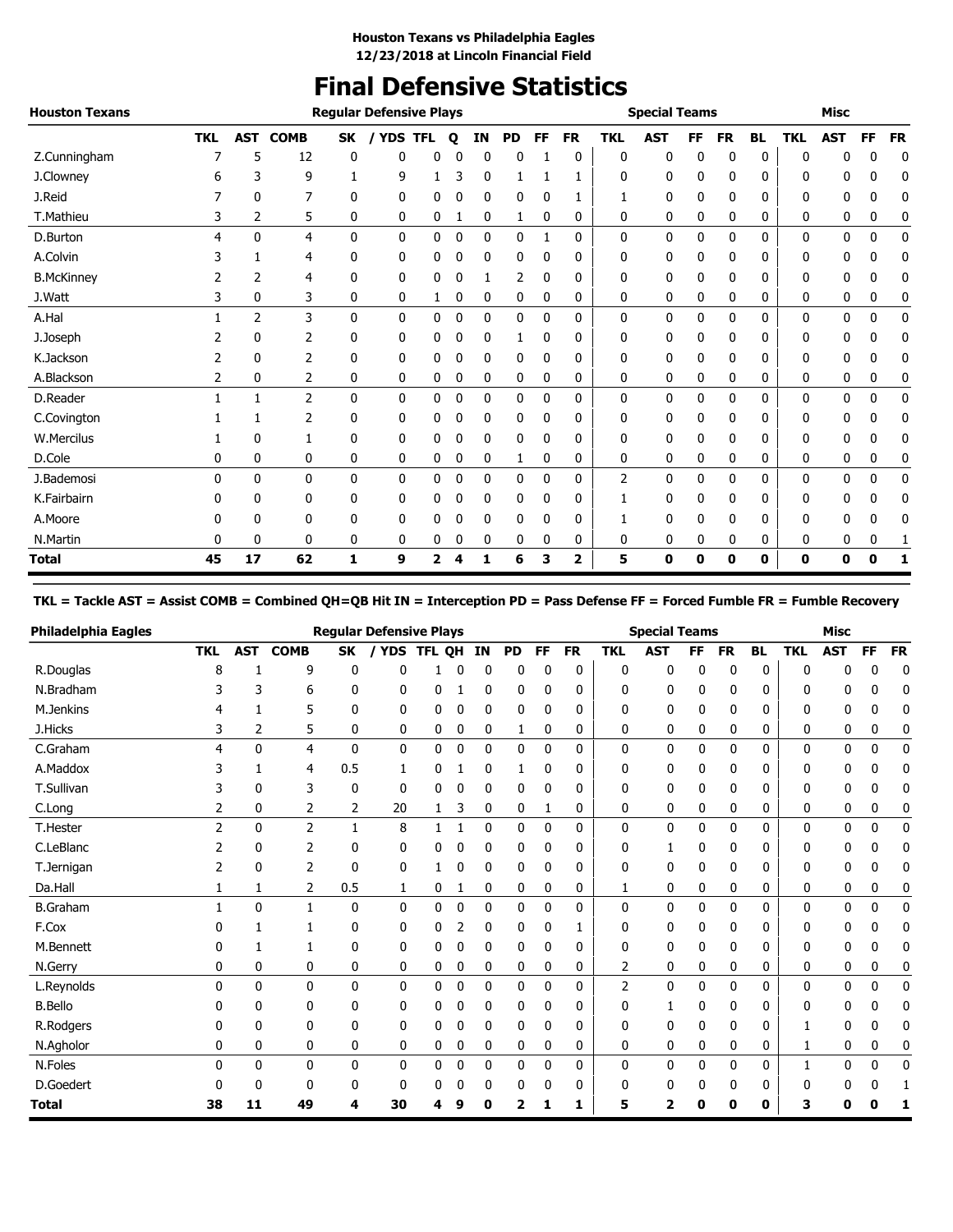# **First Half Summary**

|                                   |                              | PERIOD SCORES                                             |                                                                        | TIME OF POSSESSION         |                     |               |
|-----------------------------------|------------------------------|-----------------------------------------------------------|------------------------------------------------------------------------|----------------------------|---------------------|---------------|
| Texans                            |                              | $0 \t16 = 16$                                             | Texans                                                                 | 11:41                      |                     |               |
| Eagles                            |                              | $7\,6=13$                                                 | Eagles                                                                 | 18:19                      |                     |               |
|                                   |                              |                                                           | <b>Scoring Plays</b>                                                   |                            |                     |               |
| <b>Team</b>                       | <b>Otr</b>                   | Time Play Description (Extra Point) (Drive Info)          |                                                                        |                            | <b>Visitor</b>      | Home          |
| Eagles                            | 1                            |                                                           | 6:32 D.Sproles 37 yd. pass from N.Foles (J.Elliott kick) (13-77, 7:04) |                            | 0                   | 7             |
| Texans                            | 2                            | 14:52 K.Fairbairn 30 yd. Field Goal (12-63, 6:40)         |                                                                        |                            | 3                   | 7             |
| Texans                            | 2                            | 10:23 D. Watson 5 yd. run (kick failed, wr) (1-5, 0:04)   |                                                                        |                            | 9                   | 7             |
| Eagles                            | 2                            |                                                           | 3:08 Z. Ertz 1 yd. pass from N. Foles (pass failed) (14-75, 7:15)      |                            | 9                   | 13            |
| Texans                            | 2                            | 1:17 D. Watson 6 yd. run (K. Fairbairn kick) (8-80, 1:51) |                                                                        |                            | 16                  | 13            |
|                                   |                              |                                                           |                                                                        | <b>Houston Texans</b>      | Philadelphia Eagles |               |
| <b>TOTAL FIRST DOWNS</b>          |                              |                                                           |                                                                        | 11                         |                     | 13            |
|                                   |                              | First Downs Rushing-Passing-by Penalty                    |                                                                        | $3 - 6 - 2$                |                     | $1 - 10 - 2$  |
| <b>THIRD DOWN EFFICIENCY</b>      |                              |                                                           |                                                                        | $1 - 4 - 25%$              |                     | 6-10-60%      |
| <b>TOTAL NET YARDS</b>            |                              |                                                           |                                                                        | 139                        |                     | 214           |
|                                   | <b>Total Offensive Plays</b> |                                                           |                                                                        | 26                         |                     | 39            |
| <b>NET YARDS RUSHING</b>          |                              |                                                           |                                                                        | 36                         |                     | 23            |
| <b>NET YARDS PASSING</b>          |                              |                                                           |                                                                        | 103                        |                     | 191           |
|                                   | <b>Gross Yards Passing</b>   |                                                           |                                                                        | 105                        |                     | 200           |
|                                   |                              | Times thrown-yards lost attempting to pass                |                                                                        | $1 - 2$                    |                     | $1 - 9$       |
|                                   |                              | Pass Attempts-Completions-Had Intercepted                 |                                                                        | $14 - 10 - 0$              |                     | $28 - 21 - 0$ |
| <b>Punts-Number and Average</b>   |                              |                                                           |                                                                        | $2 - 49.5$                 |                     | $1 - 48$      |
| <b>Penalties-Number and Yards</b> |                              |                                                           |                                                                        | $4 - 16$                   |                     | $7 - 70$      |
| <b>Fumbles-Number and Lost</b>    |                              |                                                           |                                                                        | $0 - 0$                    |                     | $1 - 1$       |
| <b>Red Zone Efficiency</b>        |                              |                                                           |                                                                        | 2-3-67%                    |                     | 1-1-100%      |
| <b>Average Drive Start</b>        |                              |                                                           |                                                                        | <b>HST 40</b>              |                     | <b>PHI 22</b> |
|                                   |                              | <b>Houston Texans</b>                                     |                                                                        | <b>Philadelphia Eagles</b> |                     |               |

| <b>RUSHING</b>        |            |            | <b>ATT</b>              | <b>YDS</b>                     | <b>AVG</b>   |            | LG           |      | <b>TD</b> |             | <b>RUSHING</b>   |    |                       |              |            |                      | <b>ATT</b>   |           | <b>YDS</b> | <b>AVG</b>   |             | LG           | <b>TD</b>    |
|-----------------------|------------|------------|-------------------------|--------------------------------|--------------|------------|--------------|------|-----------|-------------|------------------|----|-----------------------|--------------|------------|----------------------|--------------|-----------|------------|--------------|-------------|--------------|--------------|
| D.Watson              |            |            | 4                       | 25                             | 6.3          |            | 11           |      | 2         |             | J.Adams          |    |                       |              |            |                      | 6            |           | 10         | 1.7          |             | 4            | $\mathbf 0$  |
| A.Blue                |            |            | 3                       | 11                             | 3.7          |            | 5            |      | 0         |             | <b>D.Sproles</b> |    |                       |              |            |                      | 3            |           | 10         | 3.3          |             | 11           | 0            |
| D.Foreman             |            |            | 4                       | $\mathbf 0$                    | 0.0          |            | 2            |      | 0         |             | W.Smallwood      |    |                       |              |            |                      | 1            |           | 3          | 3.0          |             | 3            | 0            |
| Total                 |            |            | 11                      | 36                             | 3.3          |            | 11           |      | 2         | Total       |                  |    |                       |              |            |                      | 10           |           | 23         | 2.3          |             | 11           | 0            |
| <b>PASSING</b>        | <b>ATT</b> | <b>CMP</b> | <b>YDS</b>              | SK/YD                          | TD           | LG IN      |              |      | <b>RT</b> |             | <b>PASSING</b>   |    |                       |              | <b>ATT</b> | <b>CMP</b>           | <b>YDS</b>   |           |            | SK/YD TD     | LG IN       |              | <b>RT</b>    |
| D.Watson              | 14         | 10         | 105                     | 1/2                            | $\mathbf{0}$ | 18         | $\mathbf{0}$ | 92.9 |           |             | N.Foles          |    |                       |              | 28         | 21                   | 200          |           | 1/9        | 2            | 37          | $\mathbf{0}$ | 118.2        |
| Total                 | 14         | 10         | 105                     | 1/2                            | 0            | 18         | $\mathbf{0}$ | 92.9 |           | Total       |                  |    |                       |              | 28         | 21                   | 200          |           | 1/9        | 2            | 37          | 0            | 118.2        |
| <b>PASS RECEIVING</b> |            | <b>TAR</b> | <b>REC</b>              | <b>YDS</b>                     | <b>AVG</b>   |            | LG           |      | TD        |             |                  |    | <b>PASS RECEIVING</b> |              |            | <b>TAR</b>           | <b>REC</b>   |           | <b>YDS</b> | <b>AVG</b>   |             | LG           | <b>TD</b>    |
| D.Hopkins             |            | 4          | 4                       | 47                             | 11.8         |            | 18           |      | 0         | Z.Ertz      |                  |    |                       |              |            | 11                   | 9            |           | 56         | 6.2          |             | 15           | 1            |
| De.Thomas             |            | 3          | $\overline{2}$          | 22                             | 11.0         |            | 15           |      | 0         |             | W.Smallwood      |    |                       |              |            | 4                    | 4            |           | 24         | 6.0          |             | 10           | 0            |
| A.Blue                |            | 2          | 2                       | 12                             | 6.0          |            | 9            |      | 0         |             | D.Sproles        |    |                       |              |            | 4                    | 2            |           | 68         | 34.0         |             | 37           | $\mathbf{1}$ |
| D.Carter              |            |            | 1                       | 13                             | 13.0         |            | 13           |      | 0         |             | N.Agholor        |    |                       |              |            | 2                    | 2            |           | 15         | 7.5          |             | 9            | 0            |
| J.Akins               |            | 2          | 1                       | 11                             | 11.0         |            | 11           |      | 0         |             | A.Jeffery        |    |                       |              |            | 3                    | 1            |           | 11         | 11.0         |             | 11           | 0            |
| R.Griffin             |            | 1          | 0                       | 0                              | 0.0          |            | 0            |      | 0         |             | J.Matthews       |    |                       |              |            | 1                    | 1            |           | 11         | 11.0         |             | 11           | 0            |
| J. Thomas             |            | 1          | $\mathbf{0}$            | $\mathbf{0}$                   | 0.0          |            | 0            |      | 0         |             | G.Tate           |    |                       |              |            | 1                    | 1            |           | 9          | 9.0          |             | 9            | 0            |
|                       |            |            |                         |                                |              |            |              |      |           |             | D.Goedert        |    |                       |              |            | $\mathbf{1}$         | 1            |           | 6          | 6.0          |             | 6            | 0            |
| Total                 |            | 14         | 10                      | 105                            | 10.5         |            | 18           |      | 0         | Total       |                  |    |                       |              |            | 27                   | 21           |           | 200        | 9.5          |             | 37           | 2            |
| <b>Houston Texans</b> |            |            |                         | <b>Regular Defensive Plays</b> |              |            |              |      |           |             |                  |    |                       |              |            | <b>Special Teams</b> |              |           |            |              | <b>Misc</b> |              |              |
|                       | <b>TKL</b> | AST        | <b>COMB</b>             |                                | <b>SK</b>    | <b>YDS</b> | <b>TFL</b>   | Q    | ΙN        |             | <b>PD</b>        | FF | <b>FR</b>             | <b>TKL</b>   | <b>AST</b> | FF                   | <b>FR</b>    | <b>BL</b> | <b>TKL</b> |              | <b>AST</b>  | FF           | <b>FR</b>    |
| Z.Cunningham          |            | 4          | 3                       | 7                              | 0            | 0          |              | 0    | 0         | 0           | 0                | 0  | 0                     | 0            |            | 0<br>0               | 0            | 0         |            | 0            | 0           | 0            | 0            |
| J.Reid                |            | 5          | 0                       | 5                              | 0            | 0          |              | 0    | 0         | $\mathbf 0$ | 0                | 0  | 0                     | 1            |            | 0<br>0               | 0            | 0         |            | 0            | 0           | 0            | 0            |
| J.Clowney             |            | 3          | 2                       | 5                              | 1            |            | 9            | 0    | 2         | $\mathbf 0$ | 1                | 1  | 1                     | $\mathbf{0}$ |            | 0<br>0               | $\mathbf{0}$ | 0         |            | 0            | 0           | 0            | 0            |
| T.Mathieu             |            | 2          | 2                       | 4                              | 0            |            | 0            | 0    |           | 0           | 0                | 0  | 0                     | $\mathbf 0$  |            | 0<br>0               | 0            | 0         |            | $\mathbf{0}$ | 0           | 0            | 0            |
| <b>Total</b>          |            | 14         | $\overline{\mathbf{z}}$ | 21                             | 1            | 9          |              | 0    | з         | 0           | 1                | 1  | 1                     | 1            |            | $\bf{0}$<br>0        | 0            | 0         |            | 0            | 0           | 0            | 0            |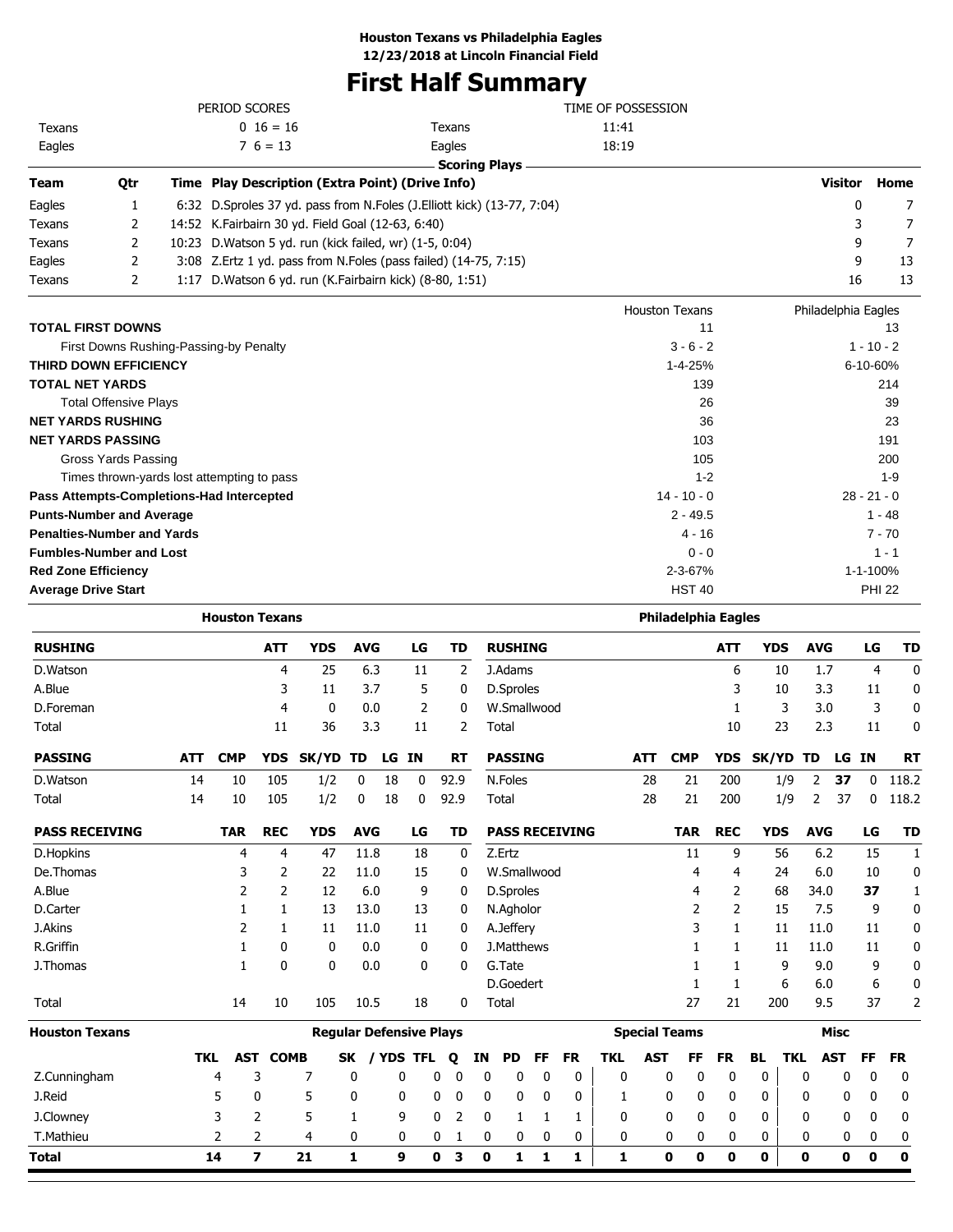# **First Half Summary**

| Philadelphia Eagles |     |            |             |           | <b>Regular Defensive Plays</b> |             |    |     |     |           |     | <b>Special Teams</b> |    |           |              |     | Misc |     |              |
|---------------------|-----|------------|-------------|-----------|--------------------------------|-------------|----|-----|-----|-----------|-----|----------------------|----|-----------|--------------|-----|------|-----|--------------|
|                     | TKL | <b>AST</b> | <b>COMB</b> | <b>SK</b> |                                | 'YDS TFL QH | IN | PD. | FF. | <b>FR</b> | TKL | AST                  | FF | <b>FR</b> | BL           | TKL | AST  | FF. | <b>FR</b>    |
| M.Jenkins           |     |            | 4           |           |                                |             |    |     |     |           |     |                      |    |           |              |     |      |     | 0            |
| N.Bradham           |     |            |             |           |                                |             |    |     |     | 0         | 0   | 0                    |    |           | $\mathbf{0}$ |     |      |     | $\mathbf{0}$ |
| R.Douglas           |     |            |             |           |                                |             |    |     |     | 0         |     | 0                    |    |           | 0            | 0   |      |     | $\mathbf{0}$ |
| A.Maddox            |     |            |             | 0.5       |                                |             |    |     |     | 0         | 0   | 0                    |    |           | $\mathbf{0}$ | 0   | 0    |     | 0            |
| <b>Total</b>        | 10  |            | 13          | 0.5       |                                |             |    |     | 0   | 0         | 0   |                      | 0  |           | 0            | 0   | o    |     | - 0          |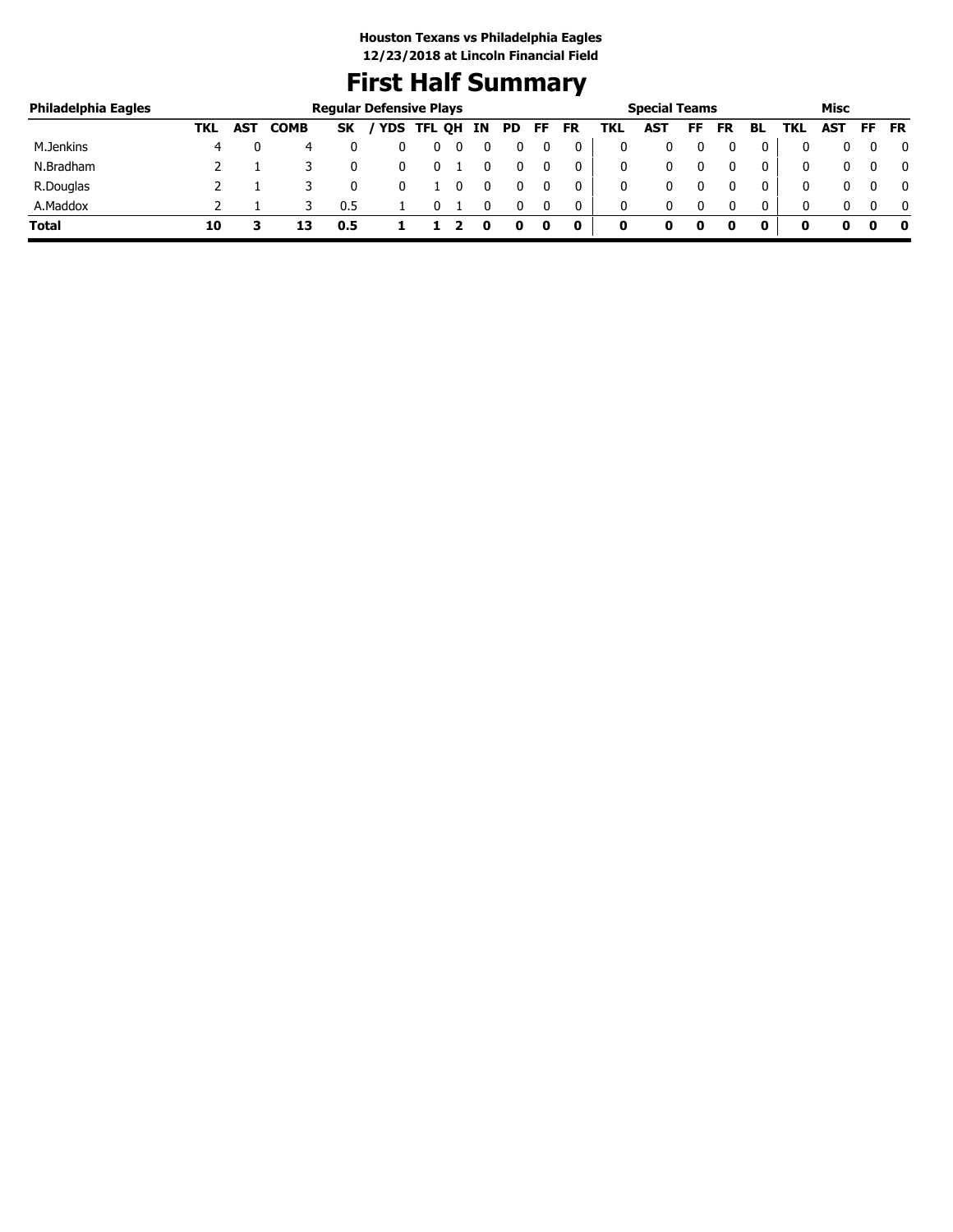|                              | Houston Texans vs Philadelphia Eagles at Lincoln Financial Field                                            |                |
|------------------------------|-------------------------------------------------------------------------------------------------------------|----------------|
| Play By Play                 | <b>First Quarter</b>                                                                                        | 12/23/2018     |
|                              | PHI wins the coin toss and elects to defer. HST elects to Receive, and PHI elects to defend the north goal. |                |
|                              | J. Elliott kicks 62 yards from PHI 35 to HST 3. D. Carter to HST 33 for 30 yards (N. Gerry).                |                |
|                              | Houston Texans at 15:00, (1st play from scrimmage 14:55)                                                    |                |
| 1-10-HST 33                  | (14:55) (Shotgun) A.Blue up the middle to HST 37 for 4 yards (T.Jernigan).                                  |                |
| 2-6-HST 37                   | (14:29) D. Watson pass incomplete deep right to J. Akins.                                                   |                |
| 3-6-HST 37                   | (14:24) (Shotgun) D. Watson pass short left to A. Blue to HST 40 for 3 yards (N. Bradham) [C. Long].        |                |
| 4-3-HST 40                   | (13:46) T.Daniel punts 48 yards to PHI 12, Center-J.Weeks. D.Sproles to PHI 23 for 11 yards (J.Reid).       |                |
| Philadelphia Eagles at 13:36 |                                                                                                             |                |
| 1-10-PHI 23                  | (13:36) (Shotgun) N.Foles pass incomplete short left to Z.Ertz.                                             |                |
| 2-10-PHI 23                  | (13:32) (Shotgun) J. Adams right end to PHI 25 for 2 yards (Z. Cunningham).                                 |                |
| 3-8-PHI 25                   | (12:50) (Shotgun) N.Foles pass short left to Z.Ertz to PHI 33 for 8 yards (K.Jackson).                      | P <sub>1</sub> |
| 1-10-PHI 33                  | (12:08) (Shotgun) N. Foles pass short right to Z. Ertz to PHI 36 for 3 yards (Z. Cunningham).               |                |
| 2-7-PHI 36                   | (11:29) J. Adams right tackle to PHI 40 for 4 yards (B. McKinney).                                          |                |
| 3-3-PHI 40                   | (10:51) (Shotgun) J.Adams left end to PHI 44 for 4 yards (J.Clowney).                                       | R <sub>2</sub> |
| 1-10-PHI 44                  | (10:09) (Shotgun) N.Foles pass short left to W.Smallwood to PHI 47 for 3 yards (D.Reader; Z.Cunningham).    |                |
| 2-7-PHI 47                   | (9:29) (Shotgun) N. Foles pass short left to Z. Ertz to HST 49 for 4 yards (T. Mathieu).                    |                |
| 3-3-HST 49                   | (9:04) (No Huddle) N. Foles pass short right to Z. Ertz to HST 45 for 4 yards (D. Burton).                  | P <sub>3</sub> |
| 1-10-HST 45                  | (8:24) (Shotgun) N.Foles pass incomplete deep middle to A.Jeffery (J.Joseph).                               |                |
| 2-10-HST 45                  | (8:17) (Shotgun) D.Sproles left end to HST 46 for -1 yards (C.Covington; J.Clowney).                        |                |
| 3-11-HST 46                  | (7:32) (Shotgun) N. Foles pass short right to G. Tate to HST 37 for 9 yards (K. Jackson).                   |                |
| 4-2-HST 37                   | (6:42) (Shotgun) N.Foles pass short right to D.Sproles for 37 yards, TOUCHDOWN.                             | <b>P4</b>      |
|                              | J. Elliott extra point is GOOD, Center-R. Lovato, Holder-C. Johnston.                                       |                |
|                              | HST 0 PHI 7, 13 plays, 77 yards, 7:04 drive, 8:28 elapsed                                                   |                |
|                              | J.Elliott kicks 65 yards from PHI 35 to end zone, Touchback.                                                |                |

#### **Houston Texans at 6:32**

| <b>END OF OUARTER</b> | <b>Efficiencies</b><br><b>First Downs</b><br>Time<br><b>Docc</b><br>$\sim$<br>_____<br>- -                  |                |
|-----------------------|-------------------------------------------------------------------------------------------------------------|----------------|
| $3-6$ -PHI $7$        | (:22) (Shotgun) PENALTY on HST-M.Rankin, False Start, 5 yards, enforced at PHI 7 - No Play.                 |                |
| 2-13-PHI 14           | $(1:02)$ (Shotgun) D. Watson pass short left to De. Thomas to PHI 7 for 7 yards (R. Douglas).               |                |
| 1-10-PHI 11           | (1:42) D. Foreman left end to PHI 14 for -3 yards (R. Douglas).                                             |                |
| 3-11-PHI 22           | (2.22) (Shotgun) D. Watson scrambles right end pushed ob at PHI 11 for 11 yards (M. Jenkins).               | R <sub>4</sub> |
| 2-12-PHI 23           | (3:07) (Shotgun) D. Foreman right guard to PHI 22 for 1 yard (Da. Hall, J. Hicks).                          |                |
| 1-10-PHI 21           | (3:48) D. Watson sacked at PHI 23 for -2 yards (sack split by Da. Hall and A. Maddox).                      |                |
| 1-10-PHI 39           | (4:24) D. Watson pass deep left to D. Hopkins pushed ob at PHI 21 for 18 yards (C. Graham).                 | P <sub>3</sub> |
| 2-1-HST 49            | (4:57) D. Watson pass short right to D. Hopkins ran ob at PHI 39 for 12 yards.                              | P <sub>2</sub> |
| 1-10-HST 40           | (5:28) (Shotgun) D. Watson pass short right to D. Hopkins to HST 49 for 9 yards (A. Maddox).                |                |
| 2-8-HST 27            | $(6:05)$ (Shotgun) D. Watson pass short left to D. Carter to HST 40 for 13 yards (M. Jenkins) [N. Bradham]. | P <sub>1</sub> |
| 1-10-HST 25           | (6:32) (Shotgun) D. Foreman up the middle to HST 27 for 2 yards (C. Graham).                                |                |

| екрот осимпей         |              | .                    | 1100 DOMIN |  | Linuville |               |  |  |
|-----------------------|--------------|----------------------|------------|--|-----------|---------------|--|--|
|                       | <b>Score</b> | Poss $R$ $P$ $X$ $T$ |            |  | 3 Down    | <b>4 Down</b> |  |  |
| <b>Houston Texans</b> |              | 7:56 1 3 0 4         |            |  | 1/2       | 0/0           |  |  |
| Philadelphia Eagles   |              | 7:04 1 3 0 4         |            |  | 3/4       | 1/1           |  |  |
|                       |              |                      |            |  |           |               |  |  |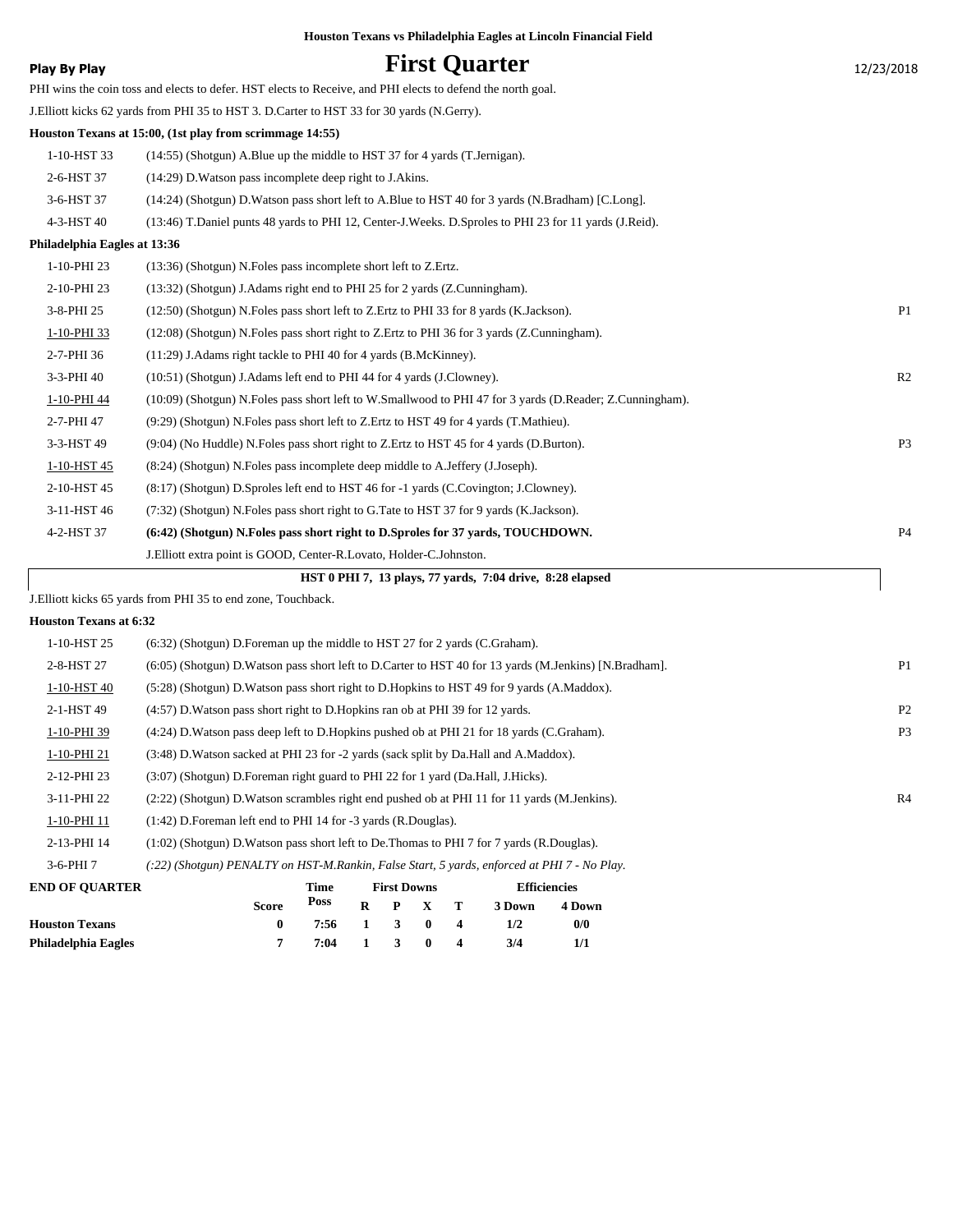**Play By Play Play Play Second Quarter** 12/23/2018

| Houston Texans continued.      |                                                                                                                                                                                |           |
|--------------------------------|--------------------------------------------------------------------------------------------------------------------------------------------------------------------------------|-----------|
| 3-11-PHI 12                    | $(15:00)$ (Shotgun) D. Watson pass incomplete short left to J. Thomas [F.Cox].                                                                                                 |           |
| 4-11-PHI 12                    | (14:55) K.Fairbairn 30 yard field goal is GOOD, Center-J.Weeks, Holder-T.Daniel.                                                                                               |           |
|                                | HST 3 PHI 7, 12 plays, 63 yards, 6:40 drive, 0:08 elapsed                                                                                                                      |           |
|                                | K. Fairbairn kicks 60 yards from HST 35 to PHI 5. B. Scott pushed ob at PHI 29 for 24 yards (J. Bademosi).                                                                     |           |
|                                | Philadelphia Eagles at 14:52, (1st play from scrimmage 14:47)                                                                                                                  |           |
| 1-10-PHI 29                    | (14:47) (Shotgun) D.Sproles left tackle to PHI 36 for 7 yards (D.Burton).                                                                                                      |           |
|                                | PENALTY on PHI, Illegal Formation, 5 yards, enforced at PHI 29 - No Play.                                                                                                      |           |
| 1-15-PHI 24                    | (14:22) (Shotgun) N.Foles pass incomplete short right to Z.Ertz.                                                                                                               |           |
| 2-15-PHI 24                    | (14:18) (Shotgun) D.Sproles up the middle to PHI 24 for no gain (J.Clowney).                                                                                                   |           |
| 3-15-PHI 24                    | (13:40) (Shotgun) N.Foles pass short right to A.Jeffery to PHI 35 for 11 yards (A.Hal; A.Colvin).                                                                              |           |
| 4-4-PHI 35                     | (13:05) C.Johnston punts 48 yards to HST 17, Center-R.Lovato. D.Carter to HST 25 for 8 yards (N.Gerry).                                                                        |           |
| <b>Houston Texans at 12:55</b> |                                                                                                                                                                                |           |
| 1-10-HST 25                    | (12:55) D. Foreman left end to HST 25 for no gain (T. Hester).                                                                                                                 |           |
| 2-10-HST 25                    | (12:21) (Shotgun) D. Watson pass incomplete short left to R. Griffin (J. Hicks).                                                                                               |           |
| 3-10-HST 25                    | (12:17) (Shotgun) D.Watson pass short left to A.Blue pushed ob at HST 34 for 9 yards (N.Bradham; R.Douglas).                                                                   |           |
| 4-1-HST 34                     | (11:35) (Punt formation) PENALTY on HST, Delay of Game, 5 yards, enforced at HST 34 - No Play.                                                                                 |           |
| 4-6-HST 29                     | (11:24) T.Daniel punts 51 yards to PHI 20, Center-J.Weeks, downed by HST-P.Kalambayi.                                                                                          |           |
|                                | PENALTY on PHI-D.Bausby, Offensive Holding, 10 yards, enforced at PHI 20.                                                                                                      |           |
| Philadelphia Eagles at 11:13   |                                                                                                                                                                                |           |
| 1-10-PHI 10                    | (11:13) (Shotgun) J.Adams up the middle to PHI 14 for 4 yards (C.Covington).                                                                                                   |           |
| 2-6-PHI 14                     | (10:35) N.Foles sacked at PHI 5 for -9 yards (J.Clowney). FUMBLES (J.Clowney) [J.Clowney], RECOVERED by HST-J.Clowney at PHI 5.<br>J.Clowney to PHI 5 for no gain (R.Rodgers). |           |
| <b>Houston Texans at 10:27</b> |                                                                                                                                                                                | R5        |
| $1-5-PHI5$                     | (10:27) (Shotgun) D.Watson left end for 5 yards, TOUCHDOWN.                                                                                                                    |           |
|                                | K. Fairbairn extra point is No Good, Wide Right, Center-J. Weeks, Holder-T. Daniel.                                                                                            |           |
|                                | HST 9 PHI 7, 1 plays, 5 yards, 0:04 drive, 4:37 elapsed<br>K. Fairbairn kicks 65 yards from HST 35 to end zone, Touchback.                                                     |           |
| Philadelphia Eagles at 10:23   |                                                                                                                                                                                |           |
| 1-10-PHI 25                    | (10:23) (Shotgun) N. Foles pass incomplete short right to A. Jeffery.                                                                                                          |           |
|                                | PENALTY on HST-J.Clowney, Defensive Holding, 5 yards, enforced at PHI 25 - No Play.                                                                                            | X5        |
| 1-10-PHI 30                    | (10:19) (Shotgun) J. Adams up the middle to PHI 28 for -2 yards (Z. Cunningham; J. Clowney).                                                                                   |           |
| 2-12-PHI 28                    | (9:39) (Shotgun) D.Sproles left end to PHI 39 for 11 yards (J.Reid, B.McKinney).                                                                                               |           |
| 3-1-PHI 39                     | (9:01) (Shotgun) N.Foles pass deep left to D.Sproles pushed ob at HST 30 for 31 yards (J.Reid).                                                                                | <b>P6</b> |
| 1-10-HST 30                    | (8:25) (Shotgun) N. Foles pass short middle to Z. Ertz to HST 15 for 15 yards (J. Reid).                                                                                       | P7        |
| 1-10-HST 15                    | (7:54) (Shotgun) W.Smallwood left tackle to HST 12 for 3 yards (T.Mathieu; B.McKinney).                                                                                        |           |
| 2-7-HST 12                     | (7:08) (Shotgun) N. Foles pass short right to N. Agholor to HST 6 for 6 yards (J. Joseph).                                                                                     |           |
| 3-1-HST 6                      | $(6:30)$ J. Adams up the middle to HST 8 for $-2$ yards (J. Watt).                                                                                                             |           |
| 4-3-HST 8                      | (5:44) N. Foles pass short right to D. Goedert ran ob at HST 2 for 6 yards.                                                                                                    | P8        |
| $1-2-HST2$                     | $(5:03)$ (Shotgun) N. Foles pass incomplete short right to D. Sproles (J. Clowney).                                                                                            |           |
| 2-2-HST 2                      | (4:59) (Shotgun) N. Foles pass incomplete short left to D. Sproles.                                                                                                            |           |
| 3-2-HST 2                      | (4:56) N. Foles pass incomplete short right to Z. Ertz [J. Watt].                                                                                                              |           |
|                                | PENALTY on HST-J.Watt, Roughing the Passer, 1 yard, enforced at HST 2 - No Play.                                                                                               | X9        |
| $1-1-HST$ $1$                  | (4:51) (Shotgun) J.Adams up the middle for 1 yard, TOUCHDOWN NULLIFIED by Penalty.                                                                                             |           |
|                                | PENALTY on PHI-H.Vaitai, Offensive Holding, 10 yards, enforced at HST 1 - No Play.                                                                                             |           |
| 1-11-HST 11                    | (4:48) (Shotgun) PENALTY on PHI, Delay of Game, 5 yards, enforced at HST 11 - No Play.                                                                                         |           |
| 1-16-HST 16                    | (4:48) (Shotgun) N. Foles pass short left to Z. Ertz to HST 10 for 6 yards (A. Colvin).                                                                                        |           |
| 2-10-HST 10                    | (4:05) (Shotgun) N.Foles pass incomplete short right to A.Jeffery (B.McKinney).                                                                                                |           |
| 3-10-HST 10                    | (3:57) (Shotgun) N.Foles pass short left to Z.Ertz to HST 1 for 9 yards (J.Reid).                                                                                              |           |
| 4-1-HST 1                      | (3:11) (Shotgun) N.Foles pass short left to Z.Ertz for 1 yard, TOUCHDOWN [T.Mathieu].                                                                                          | P10       |

TWO-POINT CONVERSION ATTEMPT. N.Foles is sacked. ATTEMPT FAILS.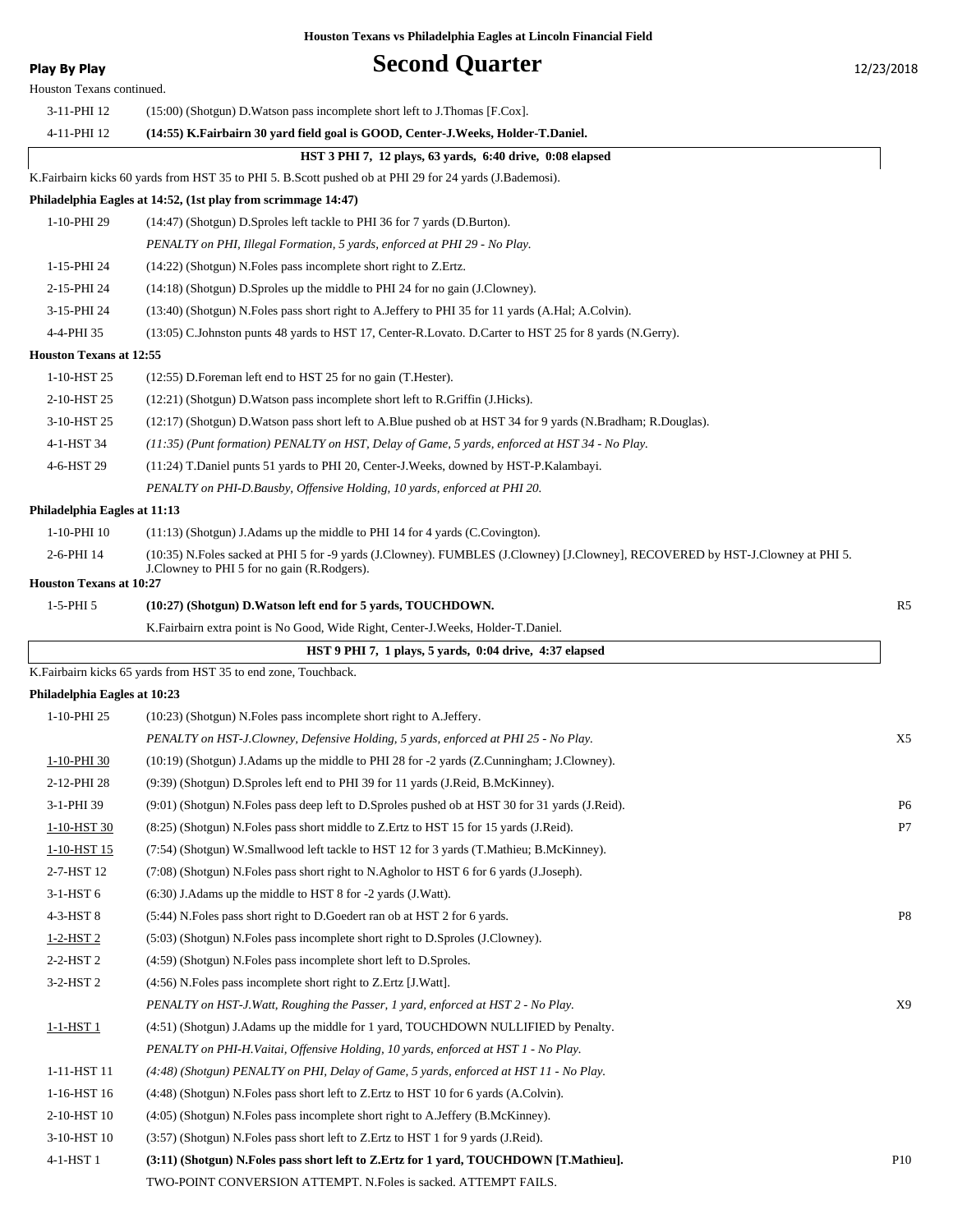|                             | Houston Texans vs Philadelphia Eagles at Lincoln Financial Field                                                     |                |
|-----------------------------|----------------------------------------------------------------------------------------------------------------------|----------------|
|                             | HST 9 PHI 13, 14 plays, 75 vards, 2 penalties, 7:15 drive, 11:52 elapsed                                             |                |
|                             | J.Elliott kicks 64 yards from PHI 35 to HST 1. D.Carter to HST 20 for 19 yards (L.Reynolds).                         |                |
|                             | Houston Texans at 3:08, (1st play from scrimmage 3:03)                                                               |                |
| 1-10-HST 20                 | (3:03) D. Watson pass short right to De. Thomas to HST 35 for 15 yards (A. Maddox).                                  | P <sub>6</sub> |
| 1-10-HST 35                 | $(2:34)$ (Shotgun) A.Blue up the middle to HST 37 for 2 yards (F.Cox; M.Bennett).                                    |                |
| 2-8-HST 37                  | (2:05) (Shotgun) D. Watson pass short right to J. Akins to HST 48 for 11 yards (M. Jenkins).                         | P7             |
| Two-Minute Warning          |                                                                                                                      |                |
| 1-10-HST 48                 | (1:58) A.Blue right end to PHI 47 for 5 yards (N.Bradham).                                                           |                |
|                             | PENALTY on PHI-T.Sullivan, Lowering the Head to Initiate Contact, 15 yards, enforced at PHI 47.                      | X8             |
| 1-10-PHI 32                 | (1:49) (Shotgun) D. Watson pass incomplete deep right to De. Thomas.                                                 |                |
| 2-10-PHI 32                 | (1:42) (Shotgun) D. Watson pass incomplete short right [B. Graham].                                                  |                |
|                             | PENALTY on PHI-B.Graham, Roughing the Passer, 15 yards, enforced at PHI 32 - No Play.                                | X9             |
| 1-10-PHI 17                 | (1:39) D. Watson scrambles left end to PHI 14 for 3 yards (M. Jenkins).                                              |                |
|                             | Timeout #1 by PHI at 01:28.                                                                                          |                |
| 2-7-PHI 14                  | (1:28) (Shotgun) D. Watson pass short left to D. Hopkins ran ob at PHI 6 for 8 yards.                                | P10            |
| 1-6-PHI 6                   | (1:22) (Shotgun) D. Watson scrambles left end for 6 yards, TOUCHDOWN.                                                | R11            |
|                             | K.Fairbairn extra point is GOOD, Center-J.Weeks, Holder-T.Daniel.                                                    |                |
|                             | HST 16 PHI 13, 8 plays, 80 vards, 2 penalties, 1:51 drive, 13:43 elapsed                                             |                |
|                             | K.Fairbairn kicks 65 yards from HST 35 to end zone, Touchback.                                                       |                |
| Philadelphia Eagles at 1:17 |                                                                                                                      |                |
| 1-10-PHI 25                 | $(1:17)$ (Shotgun) N. Foles pass short left to J. Matthews to PHI 36 for 11 yards (D. Burton).                       | P11            |
| 1-10-PHI 36                 | (:51) (No Huddle, Shotgun) N.Foles pass short middle to W.Smallwood to PHI 43 for 7 yards (T.Mathieu; Z.Cunningham). |                |
|                             | Timeout #2 by PHI at 00:45.                                                                                          |                |
| 2-3-PHI 43                  | (:45) (Shotgun) N. Foles pass deep left to N. Agholor to HST 40 for 17 yards (D. Burton).                            |                |
|                             | PENALTY on PHI-H.Vaitai, Offensive Holding, 10 yards, enforced at PHI 43 - No Play.                                  |                |
|                             |                                                                                                                      |                |

2-13-PHI 33 (:39) (Shotgun) N.Foles pass short left to W.Smallwood ran ob at PHI 43 for 10 yards (J.Reid) [J.Clowney]. 3-3-PHI 43 (:33) (Shotgun) N.Foles pass short right to N.Agholor to HST 48 for 9 yards (Z.Cunningham). P12 Timeout #3 by PHI at 00:27. 1-10-HST 48 (:27) (Shotgun) N.Foles pass short left to W.Smallwood to HST 44 for 4 yards (T.Mathieu). 2-6-HST 44 (:11) N.Foles spiked the ball to stop the clock. 3-6-HST 44 (:10) (Shotgun) N.Foles pass short right to Z.Ertz to HST 38 for 6 yards (Z.Cunningham). P13 **END OF QUARTER Time First Downs Efficienci** 

| <b>END OF QUARTER</b> |              | тине.          | FIFSU DOWNS |                             | <b>EINCICRUS</b> |        |  |
|-----------------------|--------------|----------------|-------------|-----------------------------|------------------|--------|--|
|                       | <b>Score</b> | Poss           |             | $R$ $P$ $X$ $T$             | 3 Down           | 4 Down |  |
| <b>Houston Texans</b> | 16.          | $3:45$ 2 3 2 7 |             |                             | 0/2              | 0/0    |  |
| Philadelphia Eagles   |              | 11:15          |             | $0 \quad 7 \quad 2 \quad 9$ | 3/6              | 2/2    |  |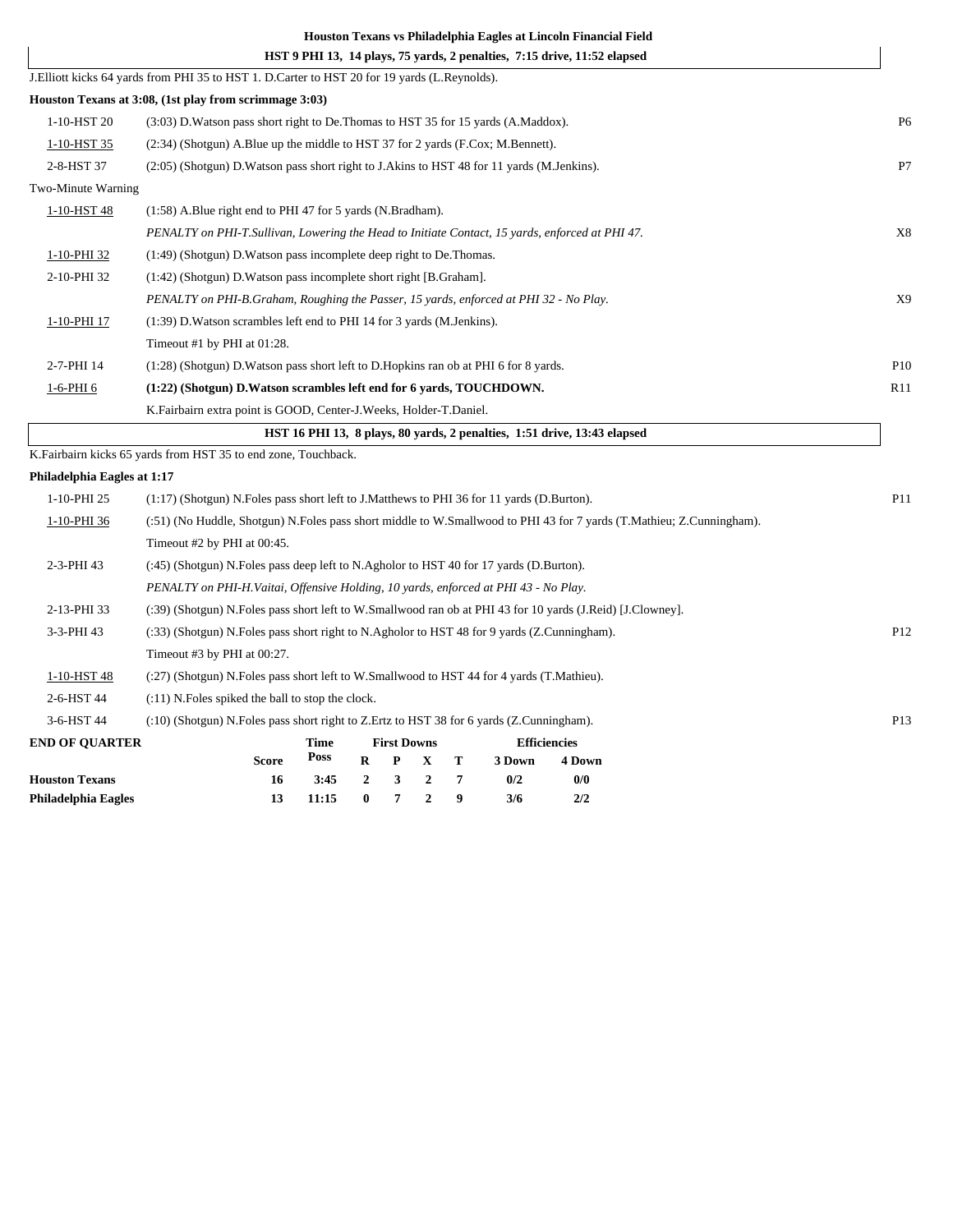**Play By Play Play Play Play Play By Play Play By Play Play By Play Play Play Play Play Play Play Play Play Play Play Play Play Play Play Play Play Play Play Play Play**

PHI elects to Receive, and HST elects to defend the South goal.

K.Fairbairn kicks 70 yards from HST 35 to PHI -5. B.Scott pushed ob at PHI 21 for 26 yards (J.Bademosi).

# **Philadelphia Eagles at 15:00, (1st play from scrimmage 14:55)**

| Philadelphia Eagles            | 23<br>7:48<br>4<br>$\bf{0}$<br>5<br>0/2<br>1/1<br>1                                                                                                                                              |                 |
|--------------------------------|--------------------------------------------------------------------------------------------------------------------------------------------------------------------------------------------------|-----------------|
| <b>Houston Texans</b>          | P<br>T<br>R<br>X<br>3 Down<br>4 Down<br>Score<br>7:12<br>$\bf{0}$<br>4<br>$\bf{0}$<br>4<br>0/2<br>0/0<br>16                                                                                      |                 |
| <b>END OF QUARTER</b>          | <b>First Downs</b><br><b>Efficiencies</b><br>Time<br>Poss                                                                                                                                        |                 |
| 1-10-PHI 46                    | (:17) (Shotgun) D. Watson pass short left to D. Hopkins to PHI 31 for 15 yards (A. Maddox).                                                                                                      | P15             |
| 1-10-HST 44                    | (.50) (Shotgun) D. Watson pass short middle to R. Griffin to PHI 46 for 10 yards (T. Sullivan).                                                                                                  | P <sub>14</sub> |
| 2-8-HST 31                     | (1:29) (Shotgun) D. Watson pass short middle to D. Hopkins to HST 44 for 13 yards (T. Sullivan).                                                                                                 | P <sub>13</sub> |
| 1-10-HST 29                    | (2:13) D. Watson scrambles left end to HST 31 for 2 yards (T. Sullivan).                                                                                                                         |                 |
|                                | Houston Texans at 2:18, (1st play from scrimmage 2:13)                                                                                                                                           |                 |
|                                | J. Elliott kicks 62 yards from PHI 35 to HST 3. D. Carter to HST 29 for 26 yards (Da. Hall).                                                                                                     |                 |
|                                | HST 16 PHI 23, 1 plays, 83 yards, 0:14 drive, 12:42 elapsed                                                                                                                                      |                 |
|                                | J.Elliott extra point is GOOD, Center-R.Lovato, Holder-C.Johnston.                                                                                                                               |                 |
| 1-10-PHI 17                    | (2:32) (Shotgun) N.Foles pass deep middle to N.Agholor for 83 yards, TOUCHDOWN.                                                                                                                  | P <sub>18</sub> |
| Philadelphia Eagles at 2:32    |                                                                                                                                                                                                  |                 |
| $4 - 2 - 50$                   | (2:38) T.Daniel punts 33 yards to PHI 17, Center-J. Weeks, out of bounds.                                                                                                                        |                 |
| $3 - 2 - 50$                   | (2:44) (Shotgun) D. Watson pass incomplete deep right to De. Thomas.                                                                                                                             |                 |
| 2-9-HST 43                     | (3:26) D. Watson scrambles left end to 50 for 7 yards (J. Hicks).                                                                                                                                |                 |
| 1-10-HST 42                    | (3:58) D. Foreman left end to HST 43 for 1 yard (R. Douglas).                                                                                                                                    |                 |
| 2-12-HST 27                    | (4:32) (Shotgun) D. Watson pass short left to De. Thomas to HST 42 for 15 yards (C. Graham).                                                                                                     | P12             |
| 2-7-HST 32                     | (4:52) (Shotgun) PENALTY on HST-M.Rankin, False Start, 5 yards, enforced at HST 32 - No Play.                                                                                                    |                 |
| 1-10-HST 29                    | (5:26) (Shotgun) D. Watson left end to HST 32 for 3 yards (J. Hicks).                                                                                                                            |                 |
|                                | Houston Texans at 5:31, (1st play from scrimmage 5:26)                                                                                                                                           |                 |
|                                | J. Elliott kicks 65 yards from PHI 35 to HST 0. D. Carter to HST 29 for 29 yards (C. LeBlanc; B. Bello).                                                                                         |                 |
|                                | HST 16 PHI 16, 7 plays, 59 yards, 3:55 drive, 9:29 elapsed                                                                                                                                       |                 |
| 4-18-HST 29                    | (5:35) J.Elliott 47 yard field goal is GOOD, Center-R.Lovato, Holder-C.Johnston.                                                                                                                 |                 |
| 3-18-HST 29                    | (6:11) (Shotgun) D.Sproles left end to HST 29 for no gain (J.Clowney).                                                                                                                           |                 |
| 2-20-HST 31                    | (6:39) (Shotgun) N.Foles pass short right to J.Matthews to HST 29 for 2 yards (J.Clowney). HST-J.Joseph was injured during the play.                                                             |                 |
|                                | PENALTY on PHI-D.Goedert, Offensive Holding, 10 yards, enforced at HST 21 - No Play.                                                                                                             |                 |
| 2-10-HST 21                    | $(6:43)$ N. Foles pass incomplete short left to Z. Ertz.                                                                                                                                         |                 |
| 1-10-HST 21                    | $(7:19)$ D.Sproles left guard to HST 21 for no gain (Z.Cunningham; J.Clowney).                                                                                                                   |                 |
| 2-2-HST 28                     | (8:03) (Shotgun) N.Foles pass short left to R.Rodgers to HST 21 for 7 yards (W.Mercilus).                                                                                                        | P17             |
| 1-10-HST 36                    | (8:42) (Shotgun) N. Foles pass short right to D. Sproles to HST 28 for 8 yards (A. Blackson).                                                                                                    |                 |
| 1-10-PHI 12                    | (9.26) (Shotgun) N.Foles pass deep middle to A.Jeffery pushed ob at HST 36 for 52 yards (T.Mathieu).                                                                                             | P <sub>16</sub> |
| Philadelphia Eagles at 9:26    |                                                                                                                                                                                                  |                 |
| 4-5-PHI 41                     | (9:32) T.Daniel punts 29 yards to PHI 12, Center-J.Weeks, fair catch by D.Sproles.                                                                                                               |                 |
| 3-12-PHI 48                    | (10:16) (Shotgun) D. Watson pass short left to D. Carter to PHI 41 for 7 yards (R. Douglas).                                                                                                     |                 |
| 2-11-PHI 47                    | (10:48) (Shotgun) D. Foreman left end to PHI 48 for -1 yards (T. Jernigan).                                                                                                                      |                 |
| 1-10-PHI 46                    | $(11:21)$ D. Watson pass short right to D. Carter ran ob at PHI 47 for -1 yards.                                                                                                                 |                 |
| <b>Houston Texans at 11:21</b> |                                                                                                                                                                                                  |                 |
|                                | (N.Agholor).                                                                                                                                                                                     |                 |
| 1-10-PHI 44                    | (11:28) (Shotgun) N.Foles pass short left intended for Z.Ertz INTERCEPTED by B.McKinney at PHI 46. B.McKinney to PHI 46 for no gain                                                              |                 |
| 4-1-PHI 43                     | $(12:09)$ N. Foles up the middle to PHI 44 for 1 yard $(A.Blackson)$ .                                                                                                                           | R <sub>15</sub> |
| 3-1-PHI 43                     | (12:55) (Shotgun) N.Foles pass short right to D.Goedert to PHI 43 for no gain (J.Reid).                                                                                                          |                 |
| 1-5-PHI 39<br>2-5-PHI 39       | (13:46) (Shotgun) N. Foles pass incomplete short right to J. Adams.<br>(13:40) (Shotgun) D.Sproles right end to PHI 43 for 4 yards (B.McKinney).                                                 |                 |
|                                | PENALTY on HST-J.Clowney, Defensive Offside, 5 yards, enforced at PHI 34 - No Play.                                                                                                              |                 |
| <u>1-10-PHI 34</u>             | (14:10) (Shotgun) J.Adams left end to PHI 34 for no gain (J.Clowney).                                                                                                                            |                 |
| 1-10-PHI 21                    | (14:55) (Shotgun) N.Foles pass short right to Z.Ertz to PHI 32 for 11 yards (D.Burton). FUMBLES (D.Burton), recovered by PHI-D.Goedert at<br>PHI 34. D. Goedert to PHI 34 for no gain (J. Reid). | P <sub>14</sub> |
|                                |                                                                                                                                                                                                  |                 |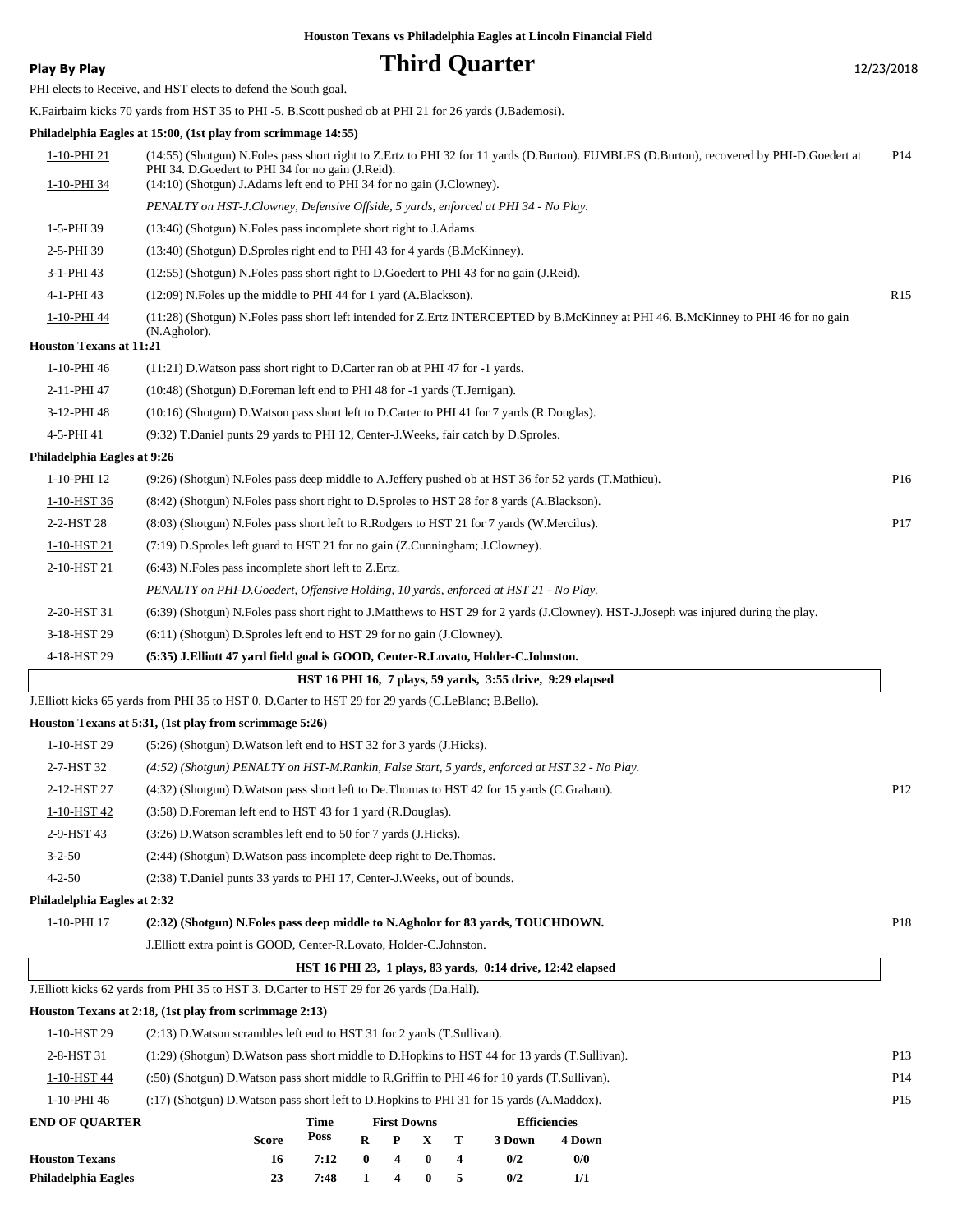# **Play By Play Play Play Fourth Quarter** 12/23/2018 Houston Texans continued. 1-10-PHI 31 (15:00) (Shotgun) D.Watson pass short left to D.Hopkins to PHI 29 for 2 yards (N.Bradham). HST-De.Thomas was injured during the play. *PENALTY on HST-J.Davenport, Illegal Block Above the Waist, 10 yards, enforced at PHI 31 - No Play.* 1-20-PHI 41 (14:37) (Shotgun) D.Watson pass short middle to D.Carter to PHI 34 for 7 yards (N.Bradham; J.Hicks). 2-13-PHI 34 (13:54) (Shotgun) D.Watson pass incomplete short right to D.Carter. (13:49) (Shotgun) D.Watson sacked at PHI 44 for -10 yards (C.Long). FUMBLES (C.Long) [C.Long], RECOVERED by PHI-F.Cox at HST 47. F.Cox ran ob at HST 44 for 3 yards. 3-13-PHI 34 **Philadelphia Eagles at 13:43** 1-10-HST 44 *(13:43) (Shotgun) PENALTY on PHI, Delay of Game, 5 yards, enforced at HST 44 - No Play.* 1-15-HST 49 (13:43) (Shotgun) N.Foles pass short right to N.Agholor to HST 36 for 13 yards (Z.Cunningham). Timeout #1 by PHI at 13:04. 2-2-HST 36 (13:04) J.Adams right end to HST 30 for 6 yards (A.Colvin). R19 1-10-HST 30 (12:21) (Shotgun) N.Foles pass short right to G.Tate to HST 26 for 4 yards (A.Colvin). 2-6-HST 26 (11:38) (Shotgun) N.Foles pass short right to D.Sproles to HST 22 for 4 yards (A.Colvin). *PENALTY on HST-J.Watt, Defensive Offside, 5 yards, enforced at HST 26 - No Play.* 2-1-HST 21 (11:11) (Shotgun) J.Adams left end to HST 23 for -2 yards (J.Clowney). 3-3-HST 23 **(10:30) N.Foles pass short right to Z.Ertz for 23 yards, TOUCHDOWN.** P20 J.Elliott extra point is No Good, Wide Right, Center-R.Lovato, Holder-C.Johnston.  **HST 16 PHI 29, 5 plays, 44 yards, 1 penalty, 3:22 drive, 4:39 elapsed** J.Elliott kicks 60 yards from PHI 35 to HST 5. D.Carter to HST 23 for 18 yards (L.Reynolds). **Houston Texans at 10:21, (1st play from scrimmage 10:17)** 1-10-HST 23 (10:17) (Shotgun) A.Blue up the middle to HST 26 for 3 yards (B.Graham). 2-7-HST 26 (9:51) (No Huddle, Shotgun) D.Watson pass short left to D.Hopkins to HST 35 for 9 yards (R.Douglas). P16 1-10-HST 35 (9:25) (No Huddle, Shotgun) D.Watson pass short right to D.Carter to HST 46 for 11 yards (J.Hicks). P17 1-10-HST 46 (8:58) (Shotgun) D.Watson pass incomplete short middle to A.Blue [F.Cox]. 2-10-HST 46 (8:52) (Shotgun) D.Watson pass deep left to D.Carter to PHI 30 for 24 yards (C.LeBlanc). P18 1-10-PHI 30 (8:21) (No Huddle, Shotgun) D.Watson pass short left to A.Blue to PHI 21 for 9 yards (C.Graham). 2-1-PHI 21 (7:51) (No Huddle, Shotgun) D.Watson pass incomplete short left to D.Hopkins. 3-1-PHI 21 (7:47) (Shotgun) D.Watson sacked at PHI 29 for -8 yards (T.Hester). 4-9-PHI 29 (7:04) (Shotgun) D.Watson pass short left to A.Blue to PHI 24 for 5 yards (R.Douglas). **Philadelphia Eagles at 6:58** 1-10-PHI 24 (6:58) (Shotgun) J.Adams up the middle to PHI 27 for 3 yards (J.Watt). 2-7-PHI 27 (6:17) (Shotgun) N.Foles pass short left to D.Goedert to HST 49 for 24 yards (A.Hal). P21 (5:30) (Shotgun) J.Adams up the middle to HST 47 for 2 yards (Z.Cunningham). FUMBLES (Z.Cunningham), RECOVERED by HST-J.Reid at HST 45. J.Reid to HST 45 for no gain (N.Foles). 1-10-HST 49 **Houston Texans at 5:21** 1-10-HST 45 (5:21) (Shotgun) D.Watson pass incomplete short right to D.Hopkins (A.Maddox). 2-10-HST 45 (5:17) (Shotgun) D.Watson pass short left to R.Griffin to 50 for 5 yards (C.LeBlanc). *PENALTY on PHI-C.LeBlanc, Unnecessary Roughness, 15 yards, enforced at 50.* X19 1-10-PHI 35 *(4:58) PENALTY on HST-Z.Fulton, False Start, 5 yards, enforced at PHI 35 - No Play.* 1-15-PHI 40 (4:57) (Shotgun) D.Watson pass short right to D.Hopkins to PHI 26 for 14 yards (R.Douglas). 2-1-PHI 26 (4:52) (Shotgun) D.Watson pass short left to D.Hopkins ran ob at PHI 20 for 6 yards. P20 1-10-PHI 20 **(4:49) (Shotgun) D.Watson pass deep right to D.Foreman for 20 yards, TOUCHDOWN.** P21 K.Fairbairn extra point is GOOD, Center-J.Weeks, Holder-T.Daniel.  **HST 23 PHI 29, 5 plays, 55 yards, 1 penalty, 0:40 drive, 10:19 elapsed** K.Fairbairn kicks 55 yards from HST 35 to PHI 10. B.Scott to PHI 45 for 35 yards (K.Fairbairn). **Philadelphia Eagles at 4:41, (1st play from scrimmage 4:34)**

1-10-PHI 45 (4:34) (Shotgun) J.Adams up the middle to PHI 47 for 2 yards (J.Watt). Timeout #1 by HST at 04:29. 2-8-PHI 47 (4:29) (Shotgun) N.Foles pass short left to N.Agholor to HST 48 for 5 yards (D.Burton). Timeout #2 by HST at 04:23.

3-3-HST 48 (4:23) (Shotgun) N.Foles pass incomplete short left to G.Tate (D.Cole).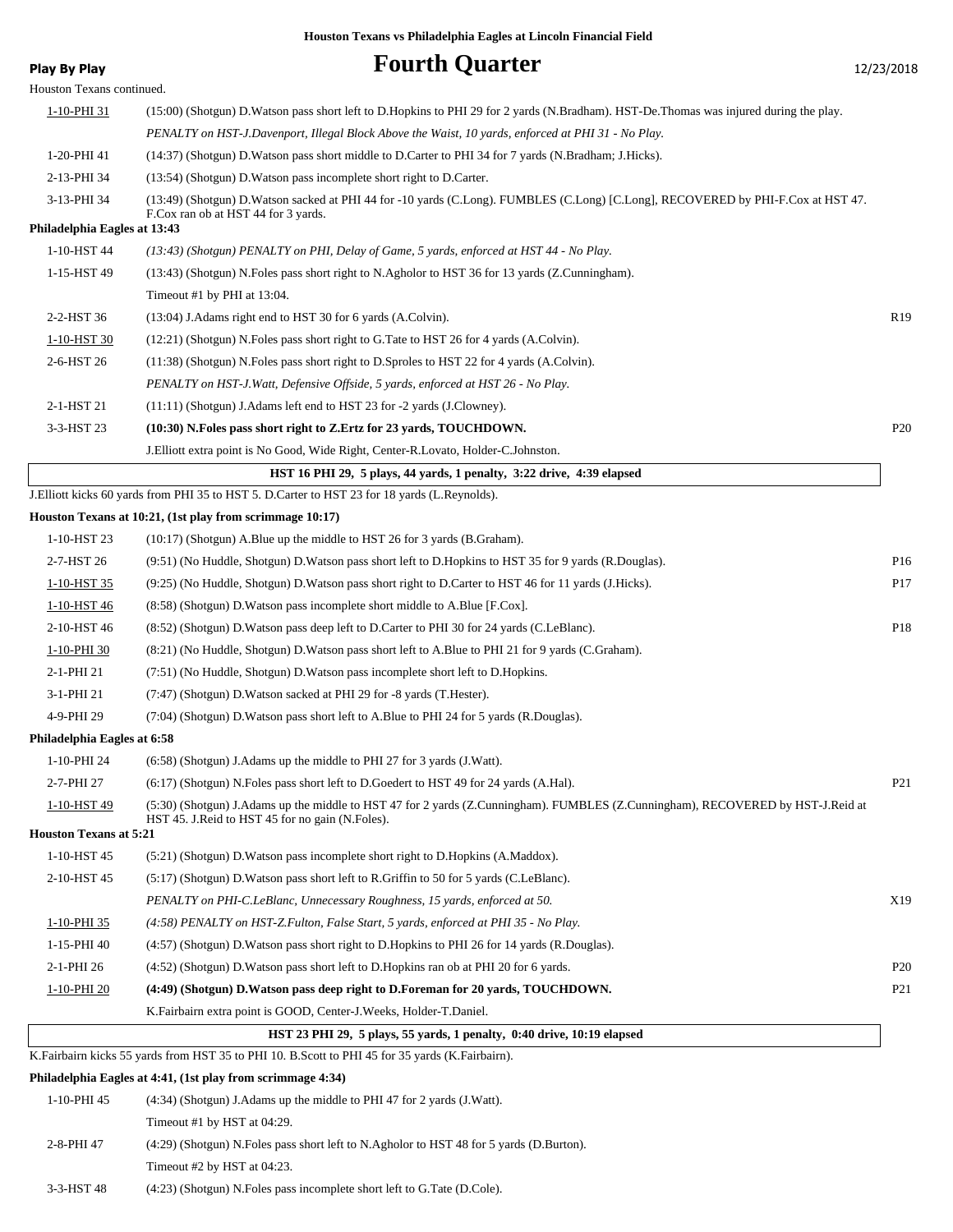| 4-3-HST 48                    | (4:17) C.Johnston punts 48 yards to end zone, Center-R.Lovato, Touchback.                                                                                                                                                                                                       |                 |
|-------------------------------|---------------------------------------------------------------------------------------------------------------------------------------------------------------------------------------------------------------------------------------------------------------------------------|-----------------|
| <b>Houston Texans at 4:06</b> |                                                                                                                                                                                                                                                                                 |                 |
| 1-10-HST 20                   | (4:06) (Shotgun) D. Watson pass short left to D. Foreman pushed ob at HST 28 for 8 yards (N. Bradham).                                                                                                                                                                          |                 |
| 2-2-HST 28                    | (4:01) (Shotgun) D. Watson scrambles left end ran ob at HST 40 for 12 yards.                                                                                                                                                                                                    | R <sub>22</sub> |
|                               | PENALTY on PHI-R.Douglas, Illegal Contact, 5 yards, enforced at HST 40.                                                                                                                                                                                                         | X23             |
| 1-10-HST 45                   | (3:54) (Shotgun) D. Watson sacked at HST 44 for -1 yards (C. Long).                                                                                                                                                                                                             |                 |
| 2-11-HST 44                   | (3:30) (No Huddle, Shotgun) D. Watson pass incomplete short right to R. Griffin.                                                                                                                                                                                                |                 |
| 3-11-HST 44                   | (3.25) (Shotgun) D. Watson pass deep left to J. Akins to PHI 34 for 22 yards (R. Douglas).                                                                                                                                                                                      | P <sub>24</sub> |
| 1-10-PHI 34                   | (2.53) (No Huddle, Shotgun) D. Watson pass incomplete deep left to D. Hopkins.                                                                                                                                                                                                  |                 |
| 2-10-PHI 34                   | (2:48) (Shotgun) D.Foreman up the middle to PHI 35 for -1 yards. FUMBLES, recovered by HST-N.Martin at PHI 38. N.Martin to PHI 35 for 3<br>vards (N.Bradham; M.Jenkins).                                                                                                        |                 |
| 3-11-PHI 35                   | (2:11) (Shotgun) D. Watson pass deep left to V. Smith for 35 yards, TOUCHDOWN.<br>The Replay Official reviewed the pass completion ruling, and the play was Upheld. The ruling on the field was confirmed.<br>K.Fairbairn extra point is GOOD, Center-J.Weeks, Holder-T.Daniel. | P <sub>25</sub> |
|                               | HST 30 PHI 29, 8 plays, 80 yards, 1 penalty, 2:02 drive, 12:56 elapsed                                                                                                                                                                                                          |                 |
|                               | K. Fairbairn kicks 65 yards from HST 35 to PHI 0. B. Scott pushed ob at PHI 11 for 11 yards (A. Moore).                                                                                                                                                                         |                 |
| Two-Minute Warning            |                                                                                                                                                                                                                                                                                 |                 |

#### **Philadelphia Eagles at 2:04, (1st play from scrimmage 2:00)**

| 1-10-PHI 11       | $(2:00)$ (Shotgun) N. Foles pass incomplete short right to Z. Ertz $(T.\text{Mathieu})$ .                                                                                                                                                                      |                        |
|-------------------|----------------------------------------------------------------------------------------------------------------------------------------------------------------------------------------------------------------------------------------------------------------|------------------------|
| 2-10-PHI 11       | (1:55) (Shotgun) N. Foles pass incomplete deep left to N. Agholor.                                                                                                                                                                                             |                        |
| 3-10-PHI 11       | (1:50) (Shotgun) N. Foles pass deep middle to A. Jeffery to PHI 30 for 19 yards (J. Joseph) [J. Clowney]. PHI-N. Foles was injured during the play.<br>His return is Probable.<br>PENALTY on HST-J.Clowney, Roughing the Passer, 15 yards, enforced at PHI 30. | P <sub>22</sub><br>X23 |
| 1-10-PHI 45       | (1:38) (Shotgun) N.Sudfeld pass incomplete short right to J.Matthews.                                                                                                                                                                                          |                        |
| 2-10-PHI 45       | (1:34) (Shotgun) N. Foles pass incomplete deep right to N. Agholor.                                                                                                                                                                                            |                        |
| 3-10-PHI 45       | $(1:29)$ (Shotgun) N. Foles pass deep right to Z. Ertz ran ob at HST 35 for 20 yards.                                                                                                                                                                          | P <sub>24</sub>        |
| 1-10-HST 35       | $(1:23)$ (Shotgun) N. Foles pass incomplete short right to D. Sproles.                                                                                                                                                                                         |                        |
| 2-10-HST 35       | $(1:20)$ (Shotgun) D.Sproles right end to HST 19 for 16 yards (Z.Cunningham; A.Hal).                                                                                                                                                                           | R <sub>25</sub>        |
| 1-10-HST 19       | (:32) (Shotgun) D.Sproles right tackle to HST 19 for no gain (D.Reader).                                                                                                                                                                                       |                        |
|                   | Timeout $#2$ by PHI at $00:11$ .                                                                                                                                                                                                                               |                        |
| 2-10-HST 19       | $(11)$ (Shotgun) D.Sproles up the middle to HST 17 for 2 yards (Z.Cunningham).                                                                                                                                                                                 |                        |
|                   | Timeout #3 by PHI at $00:03$ .                                                                                                                                                                                                                                 |                        |
|                   | Timeout #3 by HST at $00:03$ .                                                                                                                                                                                                                                 |                        |
| $2.0$ TIOTH $1.7$ | $(0.9)$ true $(0.97)$ , $(0.000000)$ , $(0.7)$ , $(0.7)$ , $(0.7)$                                                                                                                                                                                             |                        |

#### 3-8-HST 17 **(:03) J.Elliott 35 yard field goal is GOOD, Center-R.Lovato, Holder-C.Johnston.**

| HST 30 PHI 32, 11 plays, 72 yards, 1 penalty, 2:04 drive, 15:00 elapsed |              |      |          |                    |                 |  |                     |        |  |  |  |  |
|-------------------------------------------------------------------------|--------------|------|----------|--------------------|-----------------|--|---------------------|--------|--|--|--|--|
| <b>END OF OUARTER</b>                                                   |              | Time |          | <b>First Downs</b> |                 |  | <b>Efficiencies</b> |        |  |  |  |  |
|                                                                         | <b>Score</b> | Poss |          |                    | $R$ $P$ $X$ $T$ |  | 3 Down              | 4 Down |  |  |  |  |
| <b>Houston Texans</b>                                                   | 30           | 7:22 | 1 7 2 10 |                    |                 |  | 2/4                 | 0/1    |  |  |  |  |
| Philadelphia Eagles                                                     | 32           | 7:38 | 2 4 1 7  |                    |                 |  | 3/4                 | 0/0    |  |  |  |  |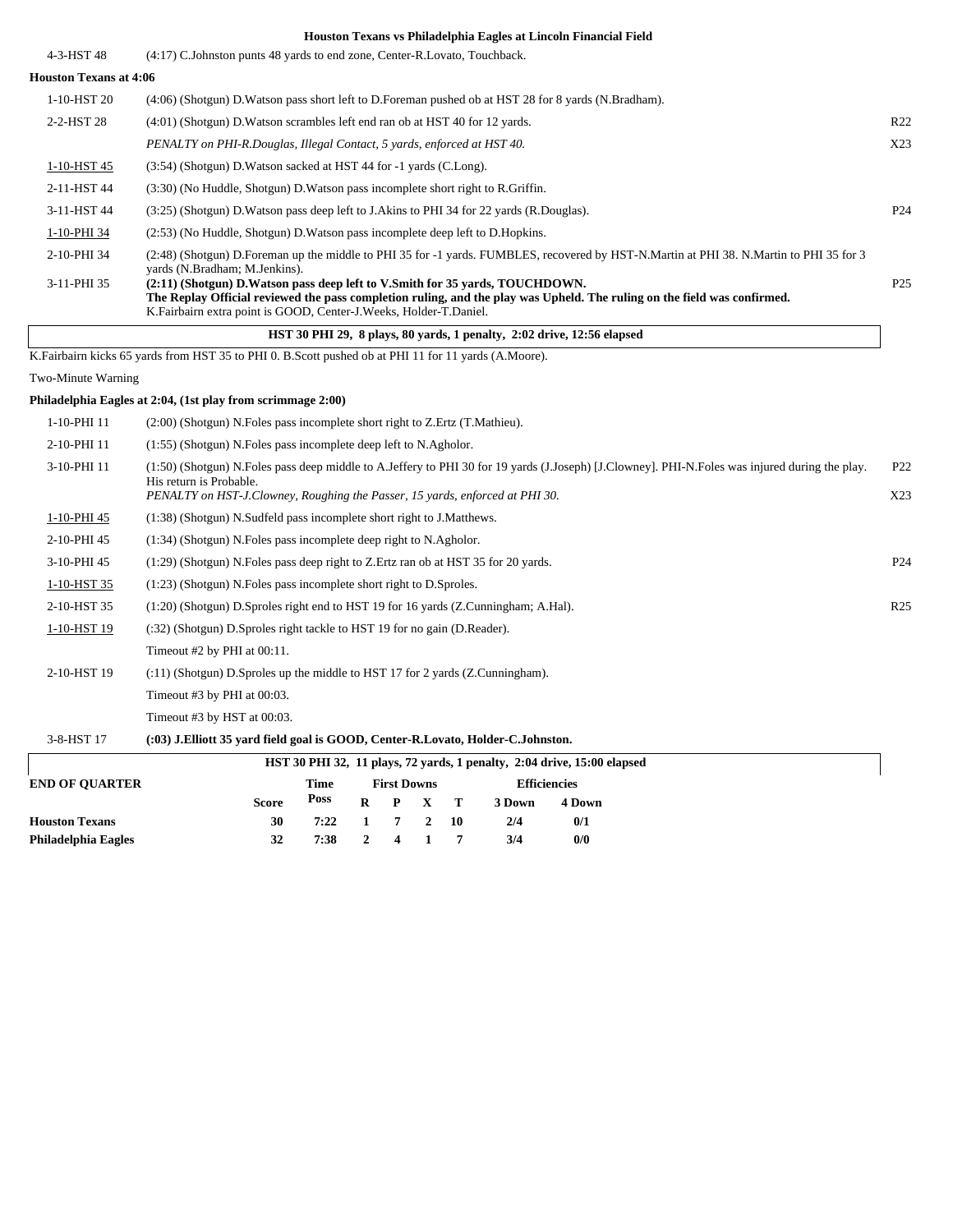# **Miscellaneous Statistics Report**

**Houston Texans vs Philadelphia Eagles 12/23/2018 at Lincoln Financial Field**

## **Ten Longest Plays for Houston Texans**

| Yards | 0tr | <b>Play Start</b>                         | <b>Play Description</b>                                                                                                                                                                                    |
|-------|-----|-------------------------------------------|------------------------------------------------------------------------------------------------------------------------------------------------------------------------------------------------------------|
| 35    |     | 4 3-11-PHI 35                             | (2:11) (Shotqun) D. Watson pass deep left to V. Smith for 35 yards, TOUCHDOWN.<br>The Replay Official reviewed the pass completion ruling, and the play was Upheld. The ruling on the field was confirmed. |
| 24    |     | 4 2-10-HST 46                             | (8:52) (Shotgun) D. Watson pass deep left to D. Carter to PHI 30 for 24 yards (C. LeBlanc).                                                                                                                |
| 22    |     | 4 3-11-HST 44                             | (3:25) (Shotgun) D. Watson pass deep left to J. Akins to PHI 34 for 22 yards (R. Douglas).                                                                                                                 |
| 20    |     | 2 1-10-HST 48                             | (1:58) A.Blue right end to PHI 47 for 5 yards (N.Bradham).<br>PENALTY on PHI-T.Sullivan, Lowering the Head to Initiate Contact, 15 yards, enforced at PHI 47.                                              |
| 20    |     | 4 2-10-HST 45                             | (5:17) (Shotgun) D. Watson pass short left to R. Griffin to 50 for 5 yards (C. LeBlanc).<br>PENALTY on PHI-C.LeBlanc, Unnecessary Roughness, 15 yards, enforced at 50.                                     |
| 20    |     | 4 1-10-PHI 20                             | (4:49) (Shotgun) D. Watson pass deep right to D. Foreman for 20 yards, TOUCHDOWN.                                                                                                                          |
| 18    |     | 1 1-10-PHI 39                             | (4:24) D. Watson pass deep left to D. Hopkins pushed ob at PHI 21 for 18 yards (C. Graham).                                                                                                                |
| 17    |     | 4 2-2-HST 28                              | (4:01) (Shotgun) D. Watson scrambles left end ran ob at HST 40 for 12 yards.<br>PENALTY on PHI-R.Douglas, Illegal Contact, 5 yards, enforced at HST 40.                                                    |
| 15    |     | 2 1-10-HST 20                             | (3:03) D. Watson pass short right to De. Thomas to HST 35 for 15 yards (A. Maddox).                                                                                                                        |
| 15    |     | 3 2-12-HST 27                             | (4:32) (Shotgun) D. Watson pass short left to De. Thomas to HST 42 for 15 yards (C. Graham).                                                                                                               |
|       |     | Ten Longest Diave for Dhiladelphia Eagles |                                                                                                                                                                                                            |

# **Ten Longest Plays for Philadelphia Eagles**

| Yards | 0tr | <b>Play Start</b> | <b>Play Description</b>                                                                                               |
|-------|-----|-------------------|-----------------------------------------------------------------------------------------------------------------------|
| 83    |     | 3 1-10-PHI 17     | (2:32) (Shotgun) N. Foles pass deep middle to N. Agholor for 83 yards, TOUCHDOWN.                                     |
| 52    |     | 3 1-10-PHI 12     | (9:26) (Shotgun) N. Foles pass deep middle to A. Jeffery pushed ob at HST 36 for 52 yards (T. Mathieu).               |
| 37    |     | 1 4-2-HST 37      | (6:42) (Shotgun) N. Foles pass short right to D. Sproles for 37 yards, TOUCHDOWN.                                     |
| 34    |     | 4 3-10-PHI 11     | (1:50) (Shotgun) N.Foles pass deep middle to A.Jeffery to PHI 30 for 19 yards (J.Joseph) [J.Clowney]. PHI-N.Foles was |
| 31    |     | 2 3-1-PHI 39      | (9:01) (Shotgun) N.Foles pass deep left to D.Sproles pushed ob at HST 30 for 31 yards (J.Reid).                       |
| 24    |     | 4 2-7-PHI 27      | (6:17) (Shotgun) N. Foles pass short left to D. Goedert to HST 49 for 24 yards (A. Hal).                              |
| 23    |     | 4 3-3-HST 23      | (10:30) N.Foles pass short right to Z.Ertz for 23 yards, TOUCHDOWN.                                                   |
| 20    |     | 4 3-10-PHI 45     | (1:29) (Shotqun) N. Foles pass deep right to Z. Ertz ran ob at HST 35 for 20 yards.                                   |
| 16    |     | 4 2-10-HST 35     | (1:20) (Shotqun) D.Sproles right end to HST 19 for 16 yards (Z.Cunningham; A.Hal).                                    |
| 15    |     | 2 1-10-HST 30     | (8:25) (Shotgun) N. Foles pass short middle to Z. Ertz to HST 15 for 15 yards (J. Reid).                              |
|       |     |                   |                                                                                                                       |

|                |             | <b>Touchdown Scoring Information</b> |    |            |                        |   | <b>Offense</b>           |              | <b>Defense</b>   | <b>Special Teams</b> |              |           |                    |                   |              |               |
|----------------|-------------|--------------------------------------|----|------------|------------------------|---|--------------------------|--------------|------------------|----------------------|--------------|-----------|--------------------|-------------------|--------------|---------------|
| <b>VISITOR</b> |             | <b>Houston Texans</b>                |    |            |                        |   | 4                        |              | 0                |                      | 0            |           |                    |                   |              |               |
| <b>HOME</b>    |             | Philadelphia Eagles                  |    |            |                        |   | 4                        |              | 0                |                      | 0            |           |                    |                   |              |               |
|                |             | <b>Player Scoring Information</b>    |    |            |                        |   |                          |              |                  |                      |              |           |                    |                   |              |               |
|                | Club Player |                                      | TD | Rush<br>TD | <b>Rec KO TD</b><br>TD |   | <b>Punt Int TD</b><br>TD |              | <b>Fum</b><br>TD | Misc<br>TD           | FG           | <b>XP</b> | 2Pt<br><b>Rush</b> | 2Pt<br><b>Rec</b> | <b>Sfty</b>  | <b>Points</b> |
| HST            | D.Watson    |                                      | 0  |            | 0                      | 0 | 0                        | $\mathbf{0}$ | 0                | 0                    | 0            | 0         | 0                  | 0                 | $\mathbf{0}$ | 12            |
| <b>HST</b>     | D.Foreman   |                                      | 0  | 0          |                        | 0 | $\mathbf{0}$             | $\mathbf{0}$ | 0                | $\mathbf{0}$         | $\mathbf{0}$ | 0         | 0                  | 0                 | $\mathbf{0}$ | 6             |
| HST            | V.Smith     |                                      | 0  | 0          |                        | 0 | 0                        | 0            | 0                | 0                    | 0            | 0         | 0                  | 0                 | 0            | 6             |
| HST            | K.Fairbairn |                                      | 0  | 0          | 0                      | 0 | 0                        | 0            | 0                | 0                    |              | 3         | 0                  | 0                 | 0            | 6             |
| PHI            | Z.Ertz      |                                      | 0  | 0          | $\overline{2}$         | 0 | $\mathbf{0}$             | $\mathbf{0}$ | 0                | $\mathbf{0}$         | 0            | 0         | 0                  | 0                 | 0            | 12            |
| PHI            | J.Elliott   |                                      | 0  | 0          | 0                      | 0 | 0                        | 0            | 0                | 0                    | 2            |           | 0                  | 0                 | 0            | 8             |
| PHI            | N.Agholor   |                                      | 0  | 0          |                        | 0 | 0                        | 0            | 0                | 0                    | 0            | 0         | 0                  | 0                 | 0            | 6             |
| PHI            | D.Sproles   |                                      | 0  | 0          |                        | 0 | 0                        | 0            | 0                | 0                    | 0            | 0         | 0                  | 0                 | 0            | 6             |

| <b>Possession Detail</b>    | <b>First Half</b> |      | <b>Second Half</b> |      | Game           |       |  |
|-----------------------------|-------------------|------|--------------------|------|----------------|-------|--|
|                             | <b>Visitor</b>    | Home | <b>Visitor</b>     | Home | <b>Visitor</b> | Home  |  |
| Largest Lead                | 3                 |      |                    | 13   |                | 13    |  |
| Drives Leading              |                   |      |                    | 4    |                | 6     |  |
| Time of Possession Leading  | 0:04              | 2:43 | 1:55               | 5:48 | 1:59           | 8:31  |  |
| Largest Deficit             | $-7$              | -3   | $-13$              | $-1$ | $-13$          | -3    |  |
| Drives Trailing             |                   |      | 4                  |      |                |       |  |
| Time of Possession Trailing | 10:13             | 8:32 | 9:40               | 9:38 | 19:53          | 18:10 |  |
| Times Score Tied Up         |                   | 0    |                    |      |                |       |  |
| Lead Changes                |                   |      |                    |      |                |       |  |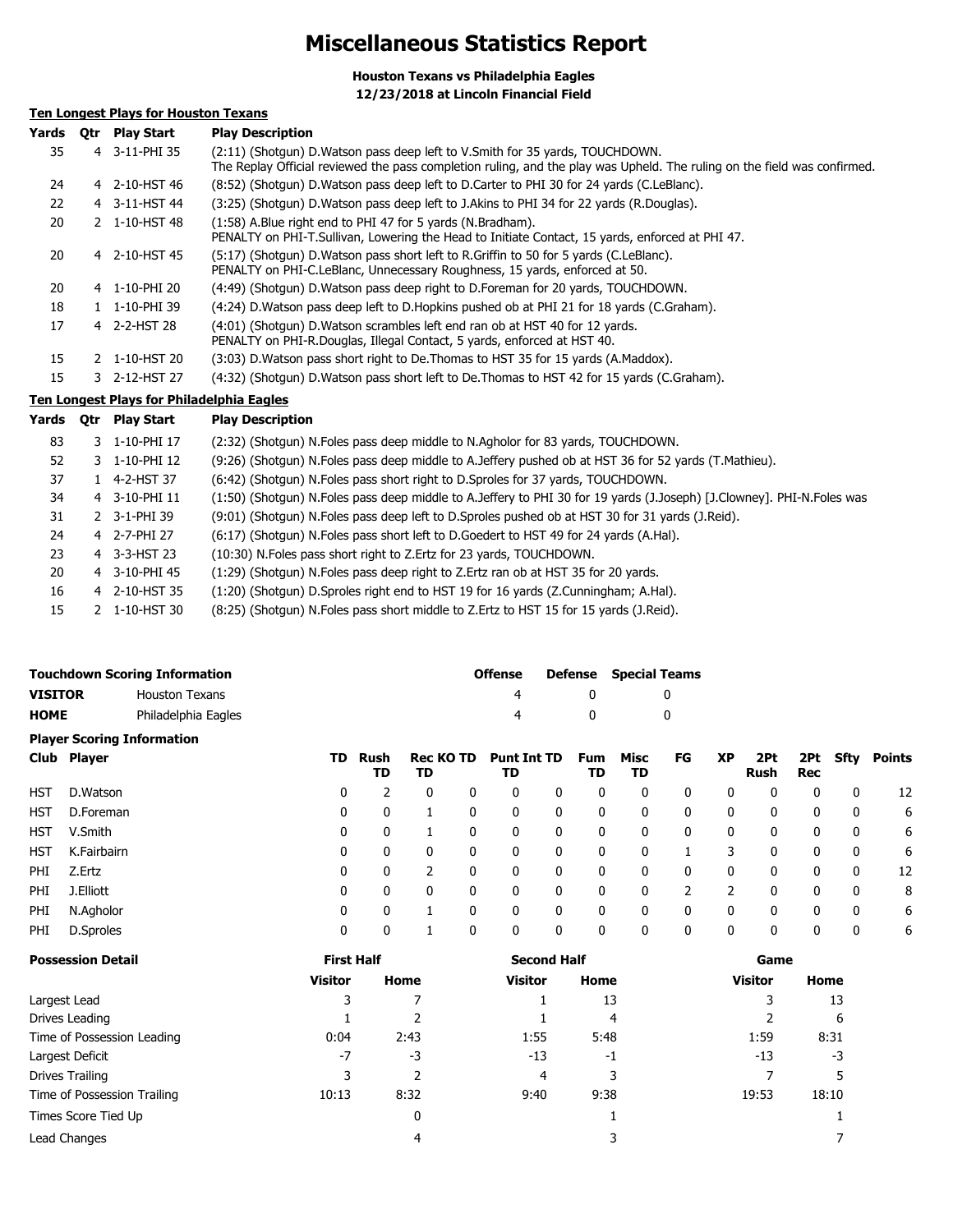# **Playtime Percentage**

*Percent of playtime per player on offense, defense and special teams*

|              |                | <b>Houston Texans</b> |                |                      |       |                  | <b>Philadelphia Eagles</b> |                |                |                      |     |
|--------------|----------------|-----------------------|----------------|----------------------|-------|------------------|----------------------------|----------------|----------------|----------------------|-----|
|              |                | <b>Offense</b>        | <b>Defense</b> | <b>Special Teams</b> |       |                  |                            | <b>Offense</b> | <b>Defense</b> | <b>Special Teams</b> |     |
| Z Fulton     | G              | 65 100%               |                | 5                    |       | 18% S Wisniewski | G                          | 82 100%        |                | 5                    | 18% |
| K Lamm       | т              | 65 100%               |                | 5                    |       | 18% B Brooks     | G                          | 82 100%        |                | 5                    | 18% |
| N Martin     | C              | 65 100%               |                | 5                    |       | 18% L Johnson    | т                          | 82 100%        |                | 5                    | 18% |
| J Davenport  | т              | 65 100%               |                | 5                    |       | 18% J Kelce      | C                          | 82 100%        |                |                      |     |
| M Rankin     | т              | 65 100%               |                | 5                    | 18%   | N Foles          | QB                         | 99%<br>81      |                |                      |     |
| D Watson     | QB             | 65 100%               |                |                      |       | H Vaitai         | т                          | 94%<br>77      |                | 5                    | 18% |
| D Hopkins    | <b>WR</b>      | 65 100%               |                |                      |       | Z Ertz           | TE                         | 89%<br>73      |                |                      |     |
| D Carter     | <b>WR</b>      | 75%<br>49             |                | 8                    | 29%   | N Agholor        | <b>WR</b>                  | 71<br>87%      |                |                      |     |
| R Griffin    | <b>TE</b>      | 72%<br>47             |                | 10                   | 36%   | A Jeffery        | <b>WR</b>                  | 73%<br>60      |                |                      |     |
| D Thomas     | <b>WR</b>      | 54%<br>35             |                |                      |       | D Goedert        | TE                         | 48<br>59%      |                | 13                   | 46% |
| A Blue       | <b>RB</b>      | 52%<br>34             |                | 6                    | 21%   | D Sproles        | <b>RB</b>                  | 50%<br>41      |                | 4                    | 14% |
| D Foreman    | <b>RB</b>      | 48%<br>31             |                |                      |       | J Matthews       | <b>WR</b>                  | 41%<br>34      |                |                      |     |
| V Smith      | <b>WR</b>      | 38%<br>25             |                | 6                    | 21%   | G Tate           | <b>WR</b>                  | 29<br>35%      |                |                      |     |
| J Akins      | TE             | 37%<br>24             |                | 6                    | 21%   | J Adams          | <b>RB</b>                  | 30%<br>25      |                |                      |     |
| J Thomas     | <b>TE</b>      | 23%<br>15             |                | 1                    | 4%    | W Smallwood      | RB                         | 20%<br>16      |                | 12                   | 43% |
| J Reid       | SS             |                       | 82 100%        | 16                   | 57%   | R Rodgers        | TE                         | 13<br>16%      |                | 13                   | 46% |
| J Clowney    | DE             |                       | 82 100%        |                      |       | J Peters         | т                          | 5<br>6%        |                |                      |     |
| T Mathieu    | SS             |                       | 82 100%        |                      |       | N Sudfeld        | QB                         | 1%             |                |                      |     |
| 7 Cunningham | $\overline{D}$ |                       | 01000L         | $\overline{A}$       | 1.40L |                  |                            |                |                |                      |     |

| M Rankin          | T         |    | 65 100% |    |         | 5  | 18% | N Foles         | QB        | 81 | 99% |    |         |    |     |
|-------------------|-----------|----|---------|----|---------|----|-----|-----------------|-----------|----|-----|----|---------|----|-----|
| D Watson          | QB        |    | 65 100% |    |         |    |     | H Vaitai        | T.        | 77 | 94% |    |         | 5  | 18% |
| D Hopkins         | <b>WR</b> |    | 65 100% |    |         |    |     | Z Ertz          | TE        | 73 | 89% |    |         |    |     |
| D Carter          | <b>WR</b> | 49 | 75%     |    |         | 8  | 29% | N Agholor       | <b>WR</b> | 71 | 87% |    |         |    |     |
| R Griffin         | <b>TE</b> | 47 | 72%     |    |         | 10 | 36% | A Jeffery       | <b>WR</b> | 60 | 73% |    |         |    |     |
| D Thomas          | <b>WR</b> | 35 | 54%     |    |         |    |     | D Goedert       | TE        | 48 | 59% |    |         | 13 | 46% |
| A Blue            | <b>RB</b> | 34 | 52%     |    |         | 6  | 21% | D Sproles       | <b>RB</b> | 41 | 50% |    |         | 4  | 14% |
| D Foreman         | <b>RB</b> | 31 | 48%     |    |         |    |     | J Matthews      | <b>WR</b> | 34 | 41% |    |         |    |     |
| V Smith           | <b>WR</b> | 25 | 38%     |    |         | 6  | 21% | G Tate          | <b>WR</b> | 29 | 35% |    |         |    |     |
| J Akins           | <b>TE</b> | 24 | 37%     |    |         | 6  | 21% | J Adams         | <b>RB</b> | 25 | 30% |    |         |    |     |
| J Thomas          | <b>TE</b> | 15 | 23%     |    |         | 1  | 4%  | W Smallwood     | <b>RB</b> | 16 | 20% |    |         | 12 | 43% |
| J Reid            | SS        |    |         |    | 82 100% | 16 | 57% | R Rodgers       | TE        | 13 | 16% |    |         | 13 | 46% |
| J Clowney         | DE        |    |         |    | 82 100% |    |     | J Peters        | T.        | 5  | 6%  |    |         |    |     |
| T Mathieu         | SS        |    |         |    | 82 100% |    |     | N Sudfeld       | QB        | 1  | 1%  |    |         |    |     |
| Z Cunningham      | LB        |    |         | 81 | 99%     | 4  | 14% | M Jenkins       | SS        |    |     |    | 65 100% | 12 | 43% |
| J Watt            | DE        |    |         | 77 | 94%     | 6  | 21% | A Maddox        | CB        |    |     |    | 65 100% | 9  | 32% |
| A Colvin          | CB        |    |         | 69 | 84%     | 6  | 21% | C Graham        | <b>FS</b> |    |     |    | 65 100% | 2  | 7%  |
| J Joseph          | CB        |    |         | 67 | 82%     | 1  | 4%  | N Bradham       | LB        |    |     |    | 65 100% | 1  | 4%  |
| D Burton          | CB        |    |         | 62 | 76%     | 1  | 4%  | R Douglas       | <b>CB</b> |    |     |    | 65 100% | 1  | 4%  |
| <b>B McKinney</b> | LB        |    |         | 58 | 71%     | 6  | 21% | <b>B</b> Graham | DE        |    |     | 54 | 83%     | 6  | 21% |
| D Reader          | <b>NT</b> |    |         | 52 | 63%     | 6  | 21% | M Bennett       | DE        |    |     | 52 | 80%     |    |     |
| W Mercilus        | LB        |    |         | 39 | 48%     | 6  | 21% | F Cox           | DT        |    |     | 49 | 75%     | 1  | 4%  |
| A Hal             | FS        |    |         | 36 | 44%     | 6  | 21% | J Hicks         | LB        |    |     | 43 | 66%     | 1  | 4%  |
| A Blackson        | DE        |    |         | 35 | 43%     | 6  | 21% | T Sullivan      | SS        |    |     | 42 | 65%     | 17 | 61% |
| C Covington       | DE        |    |         | 26 | 32%     | 6  | 21% | C LeBlanc       | CB        |    |     | 41 | 63%     | 12 | 43% |
| C Watkins         | DE        |    |         | 18 | 22%     |    |     |                 |           |    |     |    |         |    |     |
| K Jackson         | CB        |    |         | 13 | 16%     |    |     | C Long          | DE        |    |     | 39 | 60%     | 6  | 21% |
| D Ejiofor         | LB        |    |         | 10 | 12%     | 7  | 25% | H Ngata         | DT        |    |     | 24 | 37%     | 5  | 18% |
| K Webster         | CB        |    |         | 8  | 10%     |    |     | T Hester        | DT        |    |     | 21 | 32%     | 11 | 39% |
| D Cole            | LB        |    |         | 4  | 5%      | 17 | 61% | T Jernigan      | DT        |    |     | 17 | 26%     |    |     |
| <b>B</b> Peters   | LB        |    |         | 1  | $1\%$   | 23 | 82% | K Grugier-Hill  | LB        |    |     | 4  | 6%      | 22 | 79% |
| A Moore           | FS        |    |         |    |         | 22 | 79% | D Hall          | DE        |    |     | 4  | $6\%$   | 17 | 61% |
| P Kalambayi       | LB        |    |         |    |         | 17 | 61% | L Reynolds      | LB        |    |     |    |         | 22 | 79% |
| <b>B</b> Howell   | <b>RB</b> |    |         |    |         | 17 | 61% | N Gerry         | LB        |    |     |    |         | 22 | 79% |
| J Bademosi        | CB        |    |         |    |         | 17 | 61% | <b>B</b> Bello  | LB        |    |     |    |         | 17 | 61% |
| J Webb            | QB        |    |         |    |         | 17 | 61% | D Hall          | CB        |    |     |    |         | 17 | 61% |
| K Fairbairn       | K.        |    |         |    |         | 11 |     | 39% J Elliott   | К         |    |     |    |         | 11 | 39% |
| J Weeks           | LS        |    |         |    |         | 9  |     | 32% B Scott     | <b>RB</b> |    |     |    |         | 9  | 32% |
| T Daniel          | P         |    |         |    |         | 9  |     | 32% C Johnston  | P         |    |     |    |         | 7  | 25% |
| S Kelemete        | G         |    |         |    |         | 5  |     | 18% R Lovato    | LS        |    |     |    |         | 7  | 25% |
| G Mancz           | С         |    |         |    |         | 5  |     | 18% C Warmack   | G         |    |     |    |         | 5  | 18% |
|                   |           |    |         |    |         |    |     |                 |           |    |     |    |         |    |     |